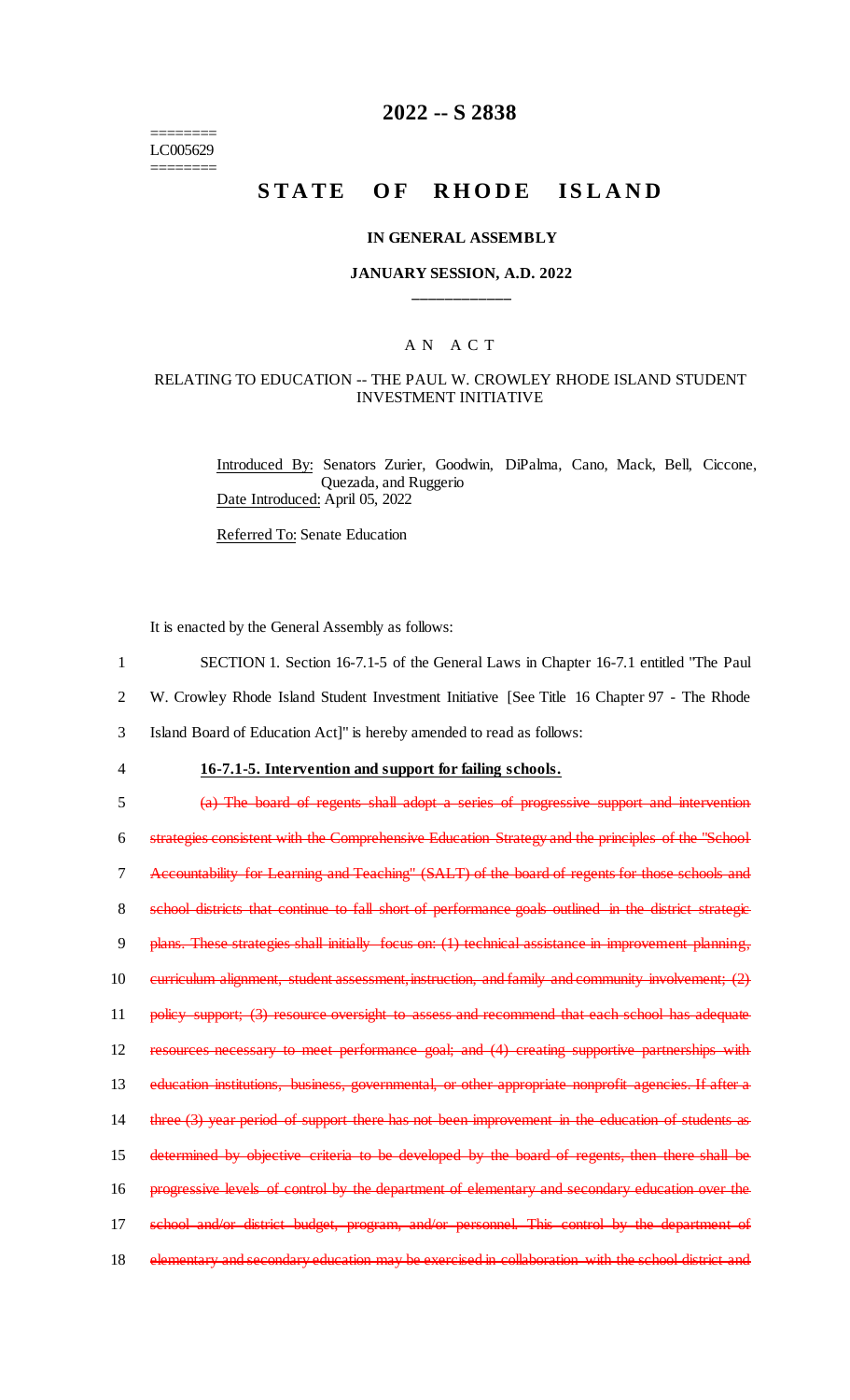the municipality. If further needed, the school shall be reconstituted. Reconstitution responsibility 2 is delegated to the board of regents and may range from restructuring the school's governance, budget, program, personnel, and/or may include decisions regarding the continued operation of the 4 school. The board of regents shall assess the district's capacity and may recommend the provision of additional district, municipal and/or state resources. If a school or school district is under the board of regents' control as a result of actions taken by the board pursuant to this section, the local school committee shall be responsible for funding that school or school district at the same level as in the prior academic year increased by the same percentage as the state total of school aid is increased.

 (b) For FY 2007, the department shall dedicate one hundred thousand dollars (\$100,000) 11 from funds appropriated to support progressive support and intervention and SALT visits to support the Rhode Island Consortium for Instructional Leadership and Training. This consortium is engaged in training school leaders to be more effective instructional leaders in the standards based instruction environment.

 (a) The commissioner of elementary and secondary education may, on the basis of regulations adopted by the council on elementary and secondary education, designate one or more schools in a school district as underperforming or chronically underperforming. The council shall adopt regulations establishing standards for the commissioner to make such designations on the basis of data collected for the purpose of school classification, pursuant to 20 U.S.C. § 6311. Schools that score the lowest rating shall be deemed eligible for designation as underperforming or chronically underperforming. Not more than four percent (4%) of the total number of public schools may be designated as underperforming or chronically underperforming at any given time.

 (1) In adopting regulations allowing the commissioner to designate a school as 24 underperforming or chronically underperforming, the council shall ensure that such regulations take into account multiple indicators of school quality in making determinations regarding 26 underperformance or chronic underperformance, such as student attendance, suspension rates, promotion rates, graduation rates or the lack of demonstrated significant improvement for two (2) or more consecutive years in core academic subjects, either in the aggregate or among subgroups of students, including designations based on special education, low-income, English language proficiency and racial classifications. (2) Before a school is designated chronically underperforming by the commissioner, a school must be designated underperforming and fail to improve.

 (3) An underperforming or chronically underperforming school described in the following 34 subsections shall operate in accordance with laws regulating other public schools, except as such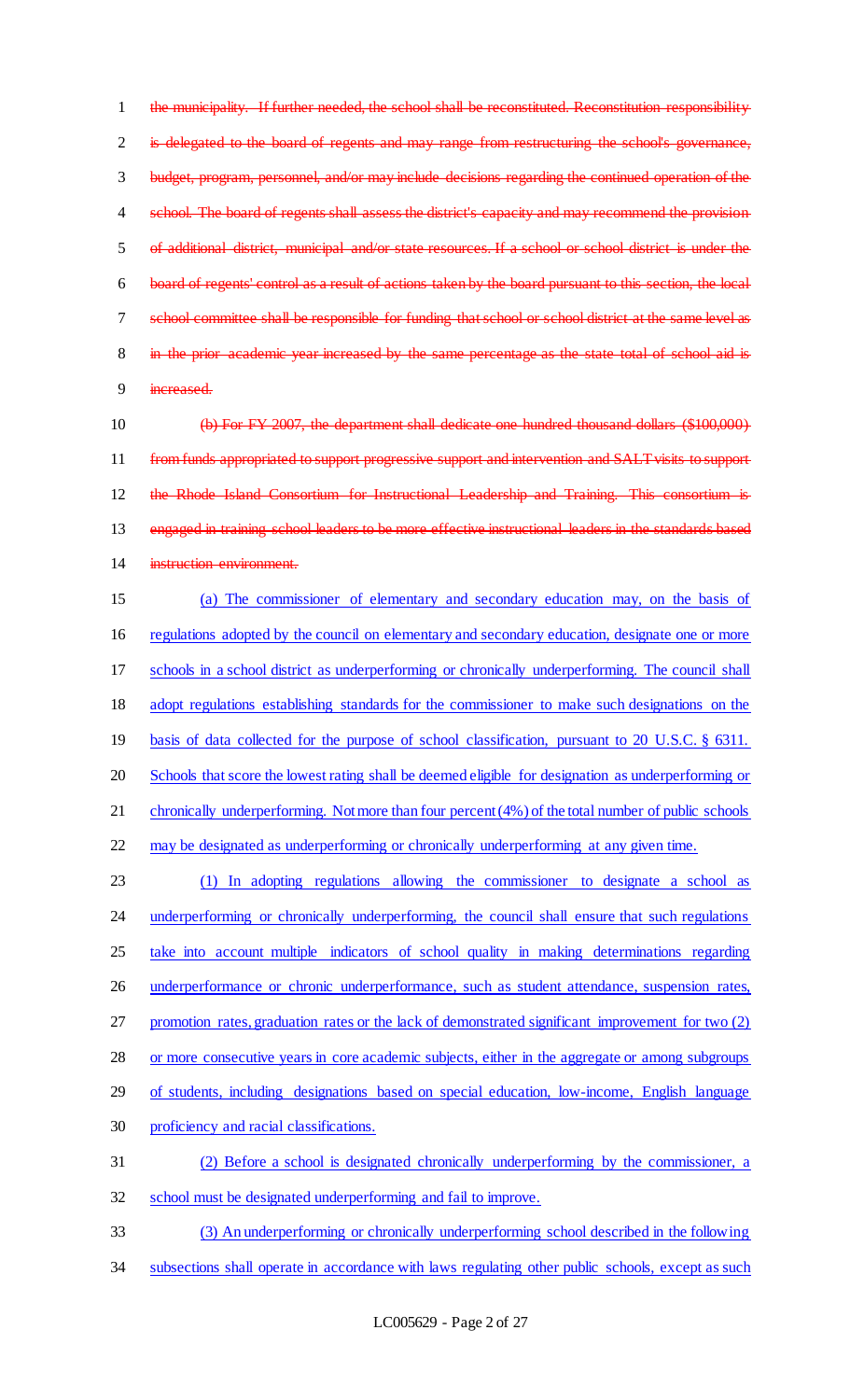| $\mathbf{1}$   | provisions may conflict with this section or any turnaround plans created thereunder. A student      |
|----------------|------------------------------------------------------------------------------------------------------|
| $\overline{c}$ | who is enrolled in a school at the time it is designated as underperforming or chronically           |
| 3              | underperforming shall retain the ability to remain enrolled in the school while remaining a resident |
| 4              | of the district if the student chooses to do so.                                                     |
| 5              | $(b)(1)$ Upon the designation of a school as an underperforming school in accordance with            |
| 6              | regulations developed pursuant to this section, the superintendent of the district, with approval by |
| 7              | the commissioner, shall create a turnaround plan for the school, under subsections (b) through (f),  |
| 8              | inclusive of this section.                                                                           |
| 9              | (2) Before the superintendent creates the turnaround plan required in this subsection, the           |
| 10             | superintendent shall convene a local stakeholder group of not more than thirteen (13) individuals,   |
| 11             | for the purpose of soliciting recommendations on the content of such plan to maximize the rapid      |
| 12             | academic achievement of students at the school. The superintendent shall provide due consideration   |
| 13             | to the recommendations of the stakeholder group. The group shall include:                            |
| 14             | (i) The commissioner, or designee;                                                                   |
| 15             | (ii) The chair of the school committee, or designee;                                                 |
| 16             | (iii) The president of the local teacher's union, or designee;                                       |
| 17             | (iv) An administrator from the school, who may be the principal, chosen by the                       |
| 18             | superintendent;                                                                                      |
| 19             | (v) A teacher from the school chosen by the faculty of the school;                                   |
| 20             | (vi) A parent from the school chosen by the local parent organization. If the school or              |
| 21             | district does not have a parent organization or if the organization does not select a parent, the    |
| 22             | superintendent shall select a volunteer parent of a student from the school;                         |
| 23             | (vii) A member of the community appointed by the chief executive of the city or town;                |
| 24             | (viii) For elementary schools, a representative of an early education and care provider              |
| 25             | chosen by the commissioner and, for middle schools or high schools, a representative of the higher   |
| 26             | education community selected by the postsecondary commissioner;                                      |
| 27             | (ix) Representatives of applicable state and local social service, health and child welfare          |
| 28             | agencies, chosen by the superintendent; and                                                          |
| 29             | (x) As appropriate, representatives of state and local workforce development agencies,               |
| 30             | chosen by the superintendent.                                                                        |
| 31             | The superintendent shall convene such group within thirty (30) days of the<br>(3)                    |
| 32             | designating a school as underperforming and the group shall make its<br>commissioner                 |
| 33             |                                                                                                      |
|                | recommendations to the superintendent within forty-five (45) days of its initial meeting. Meetings   |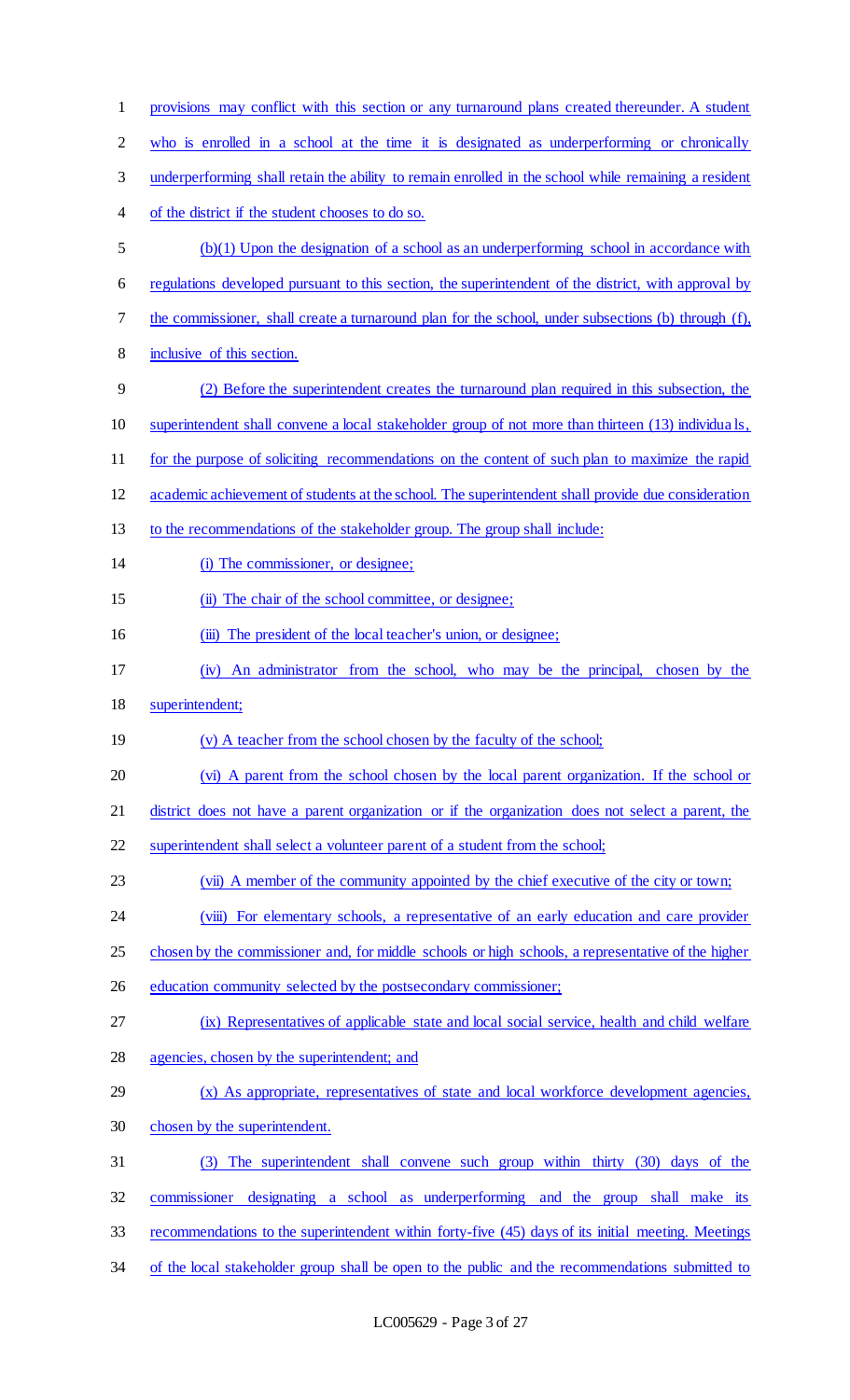the superintendent under this subsection shall be publicly available immediately upon their submission. (c)(1) In creating the turnaround plan in subsection (b) of this section, the superintendent shall include, after considering the recommendations of the local stakeholder group, provisions intended to maximize the rapid academic achievement of students at the school and shall, to the extent practicable, base the plan on student outcome data, including, but not limited to: (i) Data collected pursuant to 20 U.S.C. § 6311; (ii) Student achievement on the Rhode Island comprehensive assessment system; (iii) Other measures of student achievement, approved by the commissioner; (iv) Student promotion and graduation rates; (v) Achievement data for different subgroups of students, including low-income students, English learners and students receiving special education; and (vi) Student attendance and suspension rates. (2) The superintendent shall also include in the creation of the turnaround plan, after considering the recommendations of the local stakeholder group, the following: (i) Steps to address the social-emotional and health needs of students in the district and their families in order to help students arrive and remain at school ready to learn; (ii) As applicable, steps to improve workforce development services provided to students 19 in the district and their families in order to provide students and families with meaningful employment skills and opportunities; (iii) Steps to address achievement gaps for English learners, special education students and low-income students; (iv) Alternative English language learning programs for English learners; and (v) A financial plan for the school, including any additional funds to be provided by the district, state, federal government or other sources. (3) The secretary of the executive office of health and human services, director of the 27 department of labor and training, commissioner of postsecondary education and other applicable state and local social service, health and child welfare officials shall coordinate with the superintendent regarding the implementation of strategies that are included in a final turnaround plan and shall, subject to appropriation, reasonably support such implementation consistent with the requirements of state and federal law applicable to the relevant programs that each such official is responsible for administering. The commissioner of elementary and secondary education shall assist the superintendent in facilitating the coordination. (4) To assess the school across multiple measures of school performance and student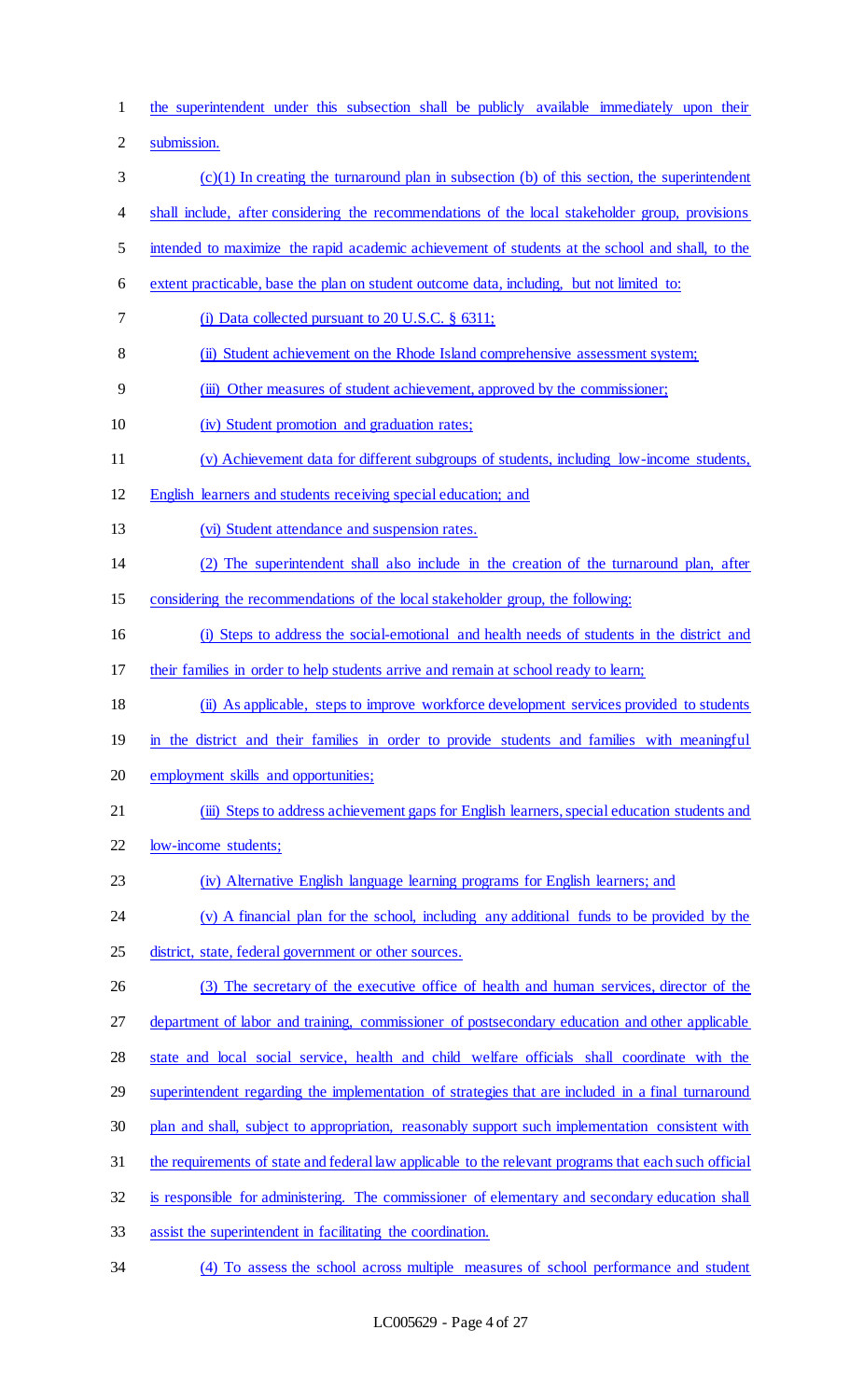| $\mathbf{1}$   | success, the turnaround plan shall include measurable annual goals including, but not limited to:         |
|----------------|-----------------------------------------------------------------------------------------------------------|
| $\overline{2}$ | (i) Student attendance and suspension rates;                                                              |
| 3              | (ii) Student safety and discipline;                                                                       |
| 4              | (iii) Student promotion and graduation and dropout rates;                                                 |
| 5              | (iv) Student achievement on the Rhode Island comprehensive assessment system;                             |
| 6              | (v) Progress in areas of academic underperformance;                                                       |
| 7              | (vi) Progress among subgroups of students, including low-income students, English                         |
| 8              | learners and students receiving special education;                                                        |
| 9              | (vii) Reduction of achievement gaps among different groups of students;                                   |
| 10             | (viii) Student acquisition and mastery of twenty-first century skills;                                    |
| 11             | (ix) Development of college readiness, including at the elementary and middle school                      |
| 12             | levels;                                                                                                   |
| 13             | (x) Parent and family engagement;                                                                         |
| 14             | (xi) Building a culture of academic success among students;                                               |
| 15             | (xii) Building a culture of student support and success among school faculty and staff;                   |
| 16             | (xiii) Recruitment and retention of a qualified, diverse workforce;                                       |
| 17             | (xiv) Staffing ratios and teacher vacancies;                                                              |
| 18             | (xv) Health and safety of facilities; and                                                                 |
| 19             | (xvi) Developmentally appropriate child assessments from pre-kindergarten through third                   |
| 20             | grade, if applicable.                                                                                     |
| 21             | $(d)(1)$ Notwithstanding any general or special law to the contrary, in creating the                      |
| 22             | turnaround plan required in subsection (b) of this section, the superintendent may, after considering     |
| 23             | the recommendations of the group of stakeholders:                                                         |
| 24             | (i) Expand, alter or replace the curriculum and program offerings of the school, including                |
| 25             | the implementation of research-based early literacy programs, early interventions for struggling          |
| 26             | readers and the teaching of advanced placement courses or other rigorous nationally or                    |
| 27             | internationally recognized courses, if the school does not already have such programs or courses;         |
| 28             | (ii) Reallocate the uses of the existing budget of the school;                                            |
| 29             | (iii) Provide additional funds to the school from the budget of the district, if the school does          |
| 30             | not already receive funding from the district at least equal to the average per pupil funding received    |
| 31             | for students of the same classification and grade level in the district;                                  |
| 32             | (iv) Provide funds, subject to appropriation and following consultation with applicable                   |
| 33             | local unions, to increase the salary of any administrator, or teacher in the school, to attract or retain |
| 34             | highly-qualified administrators, or teachers or to reward administrators, or teachers who work in         |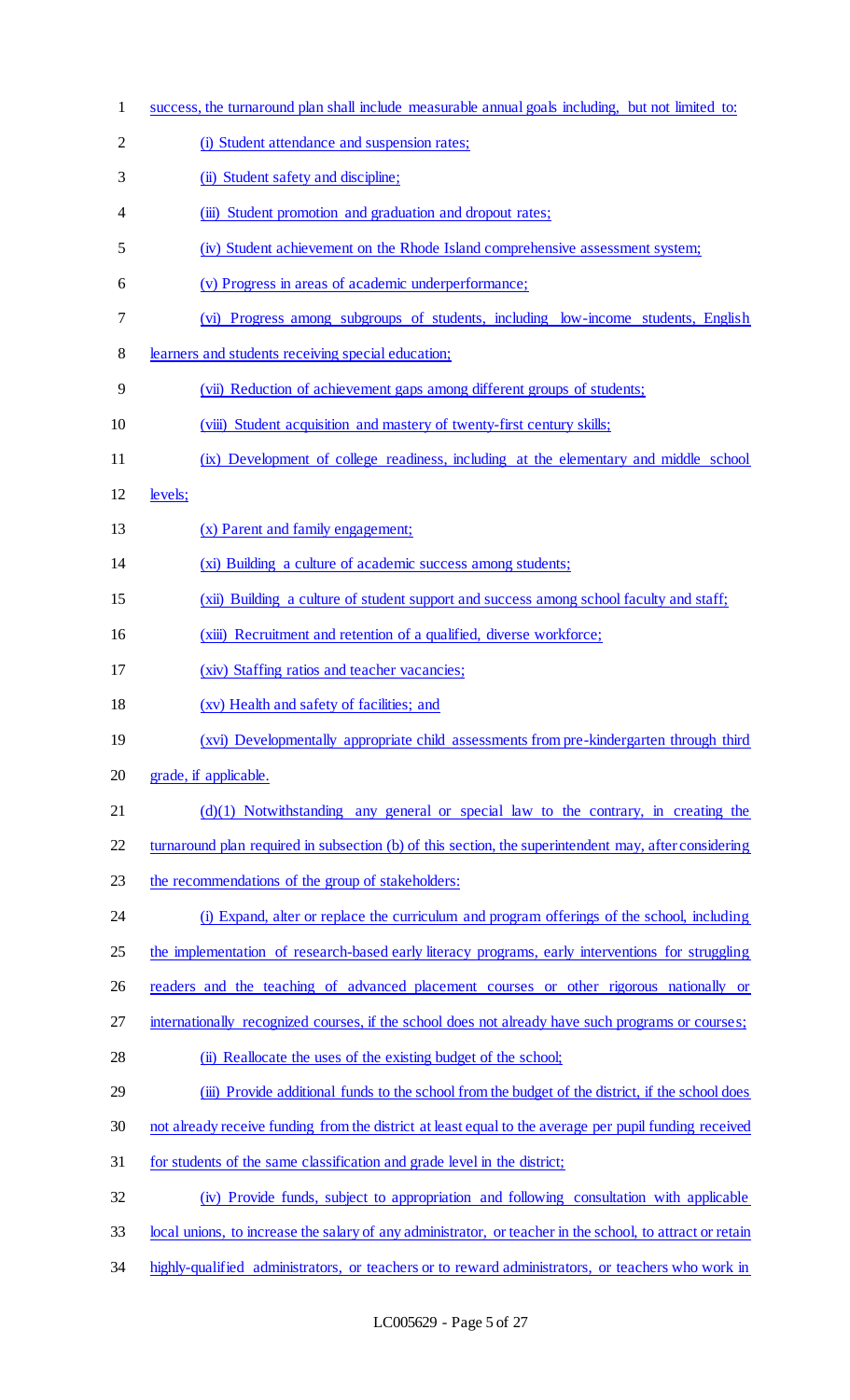| $\mathbf{1}$   | underperforming schools that achieve the annual goals set forth in the turnaround plan;            |
|----------------|----------------------------------------------------------------------------------------------------|
| $\overline{2}$ | (v) Recommend expanding the school day or school year or both of the school;                       |
| 3              | (vi) For an elementary school, add pre-kindergarten classes, if the school does not already        |
| 4              | have such classes, subject to approval by the Rhode Island department of education;                |
| 5              | (vii) Limit, suspend or change one or more school district policies or practices, as such          |
| 6              | policies or practices relate to the school;                                                        |
| 7              | (viii) Include a provision of job-embedded professional development for teachers at the            |
| 8              | school, with an emphasis on strategies that involve teacher input and feedback;                    |
| 9              | (ix) Provide for increased opportunities for teacher planning time and collaboration focused       |
| 10             | on improving student instruction;                                                                  |
| 11             | (x) Establish a plan for professional development for administrators at the school, with an        |
| 12             | emphasis on strategies that develop leadership skills and use the principles of distributive       |
| 13             | leadership;                                                                                        |
| 14             | (xi) Establish steps to assure a continuum of high-expertise teachers by aligning the              |
| 15             | following processes with a common core of professional knowledge and skill: hiring, induction,     |
| 16             | teacher evaluation, professional development, teacher advancement, school culture and              |
| 17             | organizational structure;                                                                          |
| 18             | (xii) Develop a strategy to search for and study best practices in areas of demonstrated           |
| 19             | deficiency in the school;                                                                          |
| 20             | (xiii) Establish strategies to address mobility and transiency among the student population        |
| 21             | of the school; and                                                                                 |
| 22             | (xiv) Include additional components based on the reasons why the school was designated             |
| 23             | as underperforming and the recommendations of the group of stakeholders in subsection (b) of this  |
| 24             | section.                                                                                           |
| 25             | (2) For a school with English learners, the professional development and planning time for         |
| 26             | teachers and administrators shall include specific strategies and content designed to maximize the |
| 27             | rapid academic achievement of English learners at the school.                                      |
| 28             | (e) Within thirty (30) days of the local stakeholder group making recommendations under            |
| 29             | subsection (b) of this section, the superintendent shall submit a turnaround plan to the local     |
| 30             | stakeholder group, the school committee and the commissioner, all of whom may propose              |
| 31             | modifications to the plan. The superintendent shall make such plan immediately available to the    |
| 32             | public upon the submission. The stakeholder group, the school committee and the commissioner       |
| 33             | shall submit any proposed modifications to the superintendent not more than thirty (30) days after |
| 34             | the date of submission of the turnaround plan and the proposed modifications shall be made public  |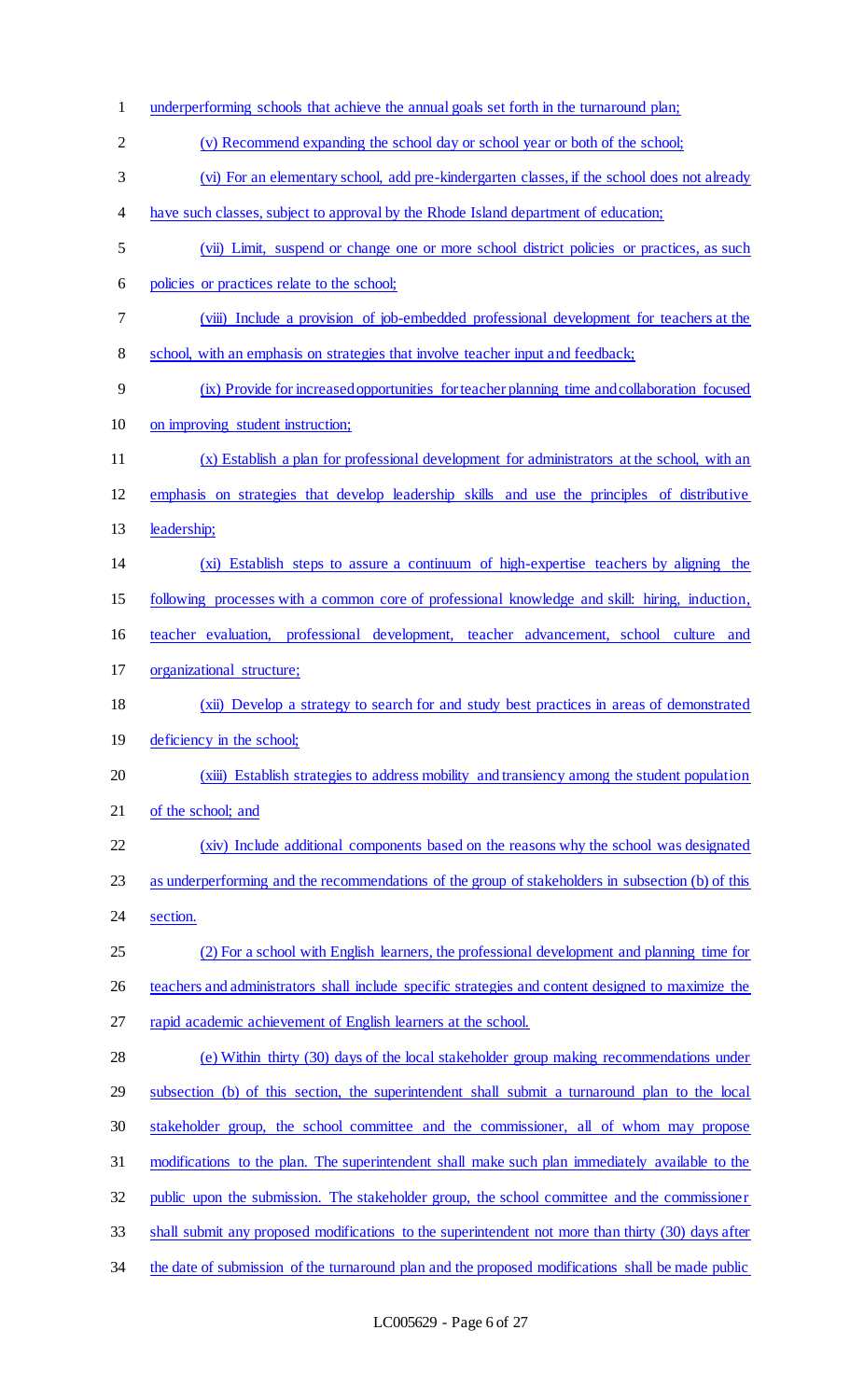immediately upon their submission to the superintendent. The superintendent shall consider and may incorporate the modifications into the plan if the superintendent determines that inclusion of 3 the modifications would further promote the rapid academic achievement of students at the school 4 or may alter or reject the proposed modifications submitted under this subsection. Within thirty (30) days of receiving any proposed modifications under this subsection, the superintendent shall issue a final turnaround plan for the school and the plan shall be made publicly available. (f) Within thirty (30) days of the issuance of a final turnaround plan under subsection (e) of this section, a school committee or local union may appeal to the commissioner regarding one or more components of the plan, including the absence of one or more modifications proposed under subsection (e) of this section. The commissioner may, in consultation with the superintendent, modify the plan if the commissioner determines that: (1) Such modifications would further promote the rapid academic achievement of students 13 in the applicable school; (2) A component of the plan was included, or a modification was excluded, on the basis of demonstrably false information or evidence; or (3) The superintendent failed to meet the requirements of subsections (b) through (e), inclusive of this section. The decision of the commissioner regarding an appeal under this subsection shall be made within thirty (30) days and shall be final. (g) The superintendent may select an external overseer to operate the school and implement 20 the turnaround plan or to assist the superintendent with the implementation. The superintendent may appoint the overseer if the superintendent determines that conditions exist in the district that are likely to negatively affect his ability to implement the plan successfully. A school committee may appeal to the commissioner the decision of the superintendent to appoint an external overseer. 24 The commissioner may reverse such decision only if he/she determines that the superintendent 25 made the decision on the basis of demonstrably false information or evidence. An overseer shall be 26 an individual with a demonstrated record of success in improving low-performing schools or the academic performance of disadvantaged students. An overseer shall be subject to the provisions of chapter 14 of title 36 ("code of ethics") and chapter 2 of title 38 ("public records"). 29 (h) An external overseer selected by the superintendent to operate a school shall have full managerial and operational control over the school as provided in the turnaround plan. For all other purposes, the school district in which the school is located shall remain the employer of record. (i) Each turnaround plan shall be authorized for a period of not more than three (3) years, subject to subsection (j) of this section. The superintendent or external overseer, as applicable, may develop additional components of the turnaround plan pursuant to subsections (b) through (g),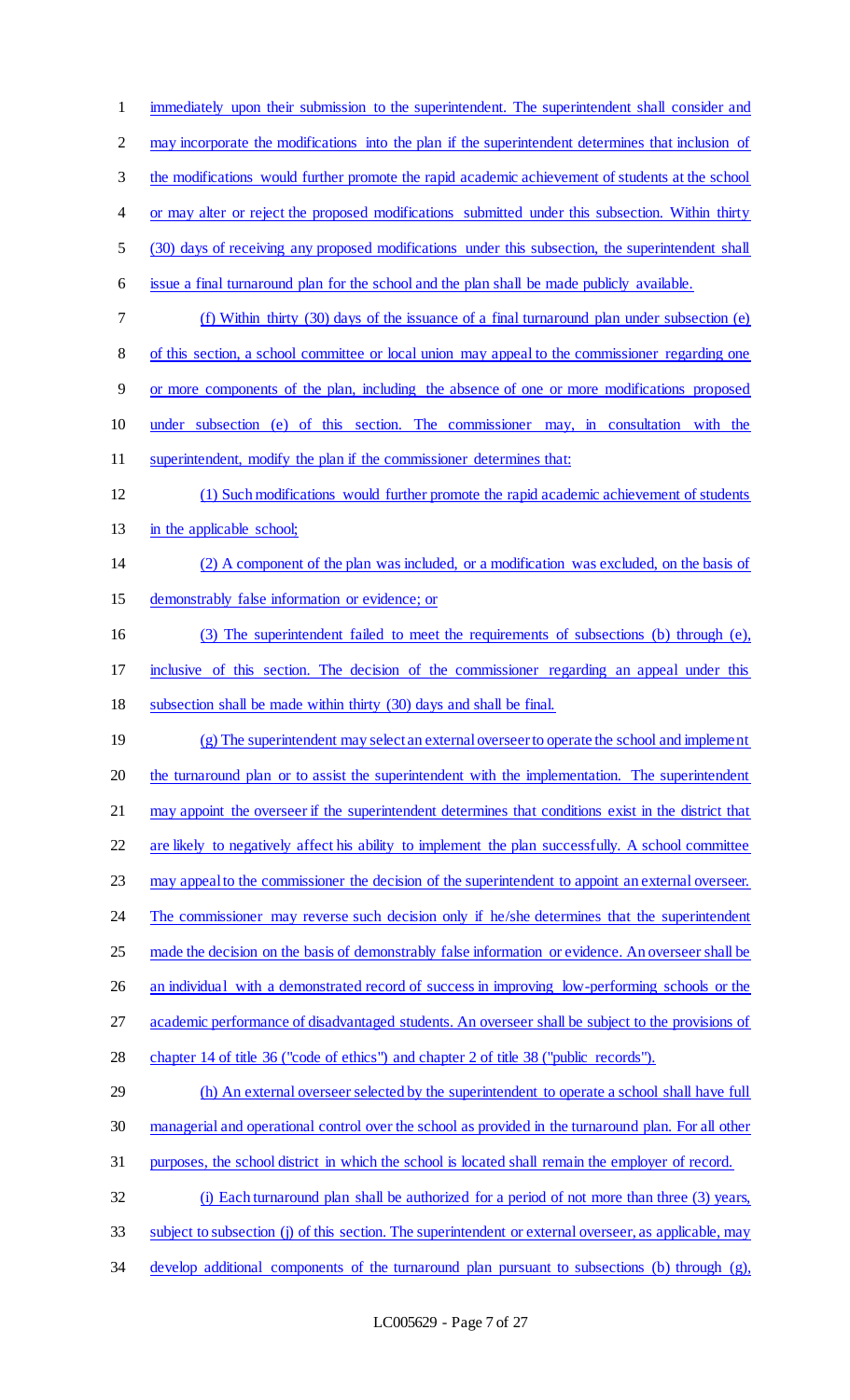inclusive, of this section and shall develop annual goals for each component of the plan, in a manner

consistent with subsections (b) through (g), inclusive, of this section. The superintendent or external

overseer, as applicable, shall be responsible for meeting the goals of the plan.

 (j)(1) Each school designated by the commissioner as underperforming under subsection (a) of this section shall be reviewed by the superintendent, in consultation with the principal of the school, at least annually. The purpose of the review shall be to determine whether the school has met the annual goals in its turnaround plan and to assess the overall implementation of the turnaround plan. The review shall be in writing and shall be submitted to the commissioner and the school committee not later than July 1 for the preceding school year. The review shall be submitted in a format determined by the department of elementary and secondary education.

 (2) If the commissioner determines that the school has met the annual performance goals stated in the turnaround plan, the review shall be considered sufficient and the implementation of the turnaround plan shall continue. If the commissioner determines that the school has not met one or more goals in the turnaround plan and that the failure to meet the goals may be corrected through reasonable modification of the plan, the superintendent may amend the turnaround plan in a manner consistent with the provisions of subsections (b) through (f), inclusive, of this section. If the commissioner determines that the school has substantially failed to meet one or more goals in the 18 plan, the commissioner may appoint an examiner to conduct an evaluation of the school's 19 implementation of the turnaround plan. (3) If the commissioner determines that the school has substantially failed to meet multiple goals in the plan, the commissioner may require changes to the turnaround plan to be implemented 22 by the superintendent in the following year or the appointment of an external partner to advise and assist the superintendent in implementing the plan the following year. If an underperforming school 24 is operated by an external overseer, the commissioner may require the superintendent to terminate 25 the overseer and develop a new turnaround plan; provided, however, that the superintendent shall 26 not terminate the overseer before the completion of the first full school year of the operation of the underperforming school. (k) Upon the expiration of a turnaround plan, the commissioner shall conduct a review of 29 the school to determine whether the school has improved sufficiently, requires further improvement 30 or has failed to improve. On the basis of such review, the commissioner may determine that: (1) The school has improved sufficiently for the designation of the school as underperforming to be removed;

- (2) The school has improved, but the school remains underperforming, in which case the
- 34 superintendent may, with the approval of the commissioner, renew the plan or create a new or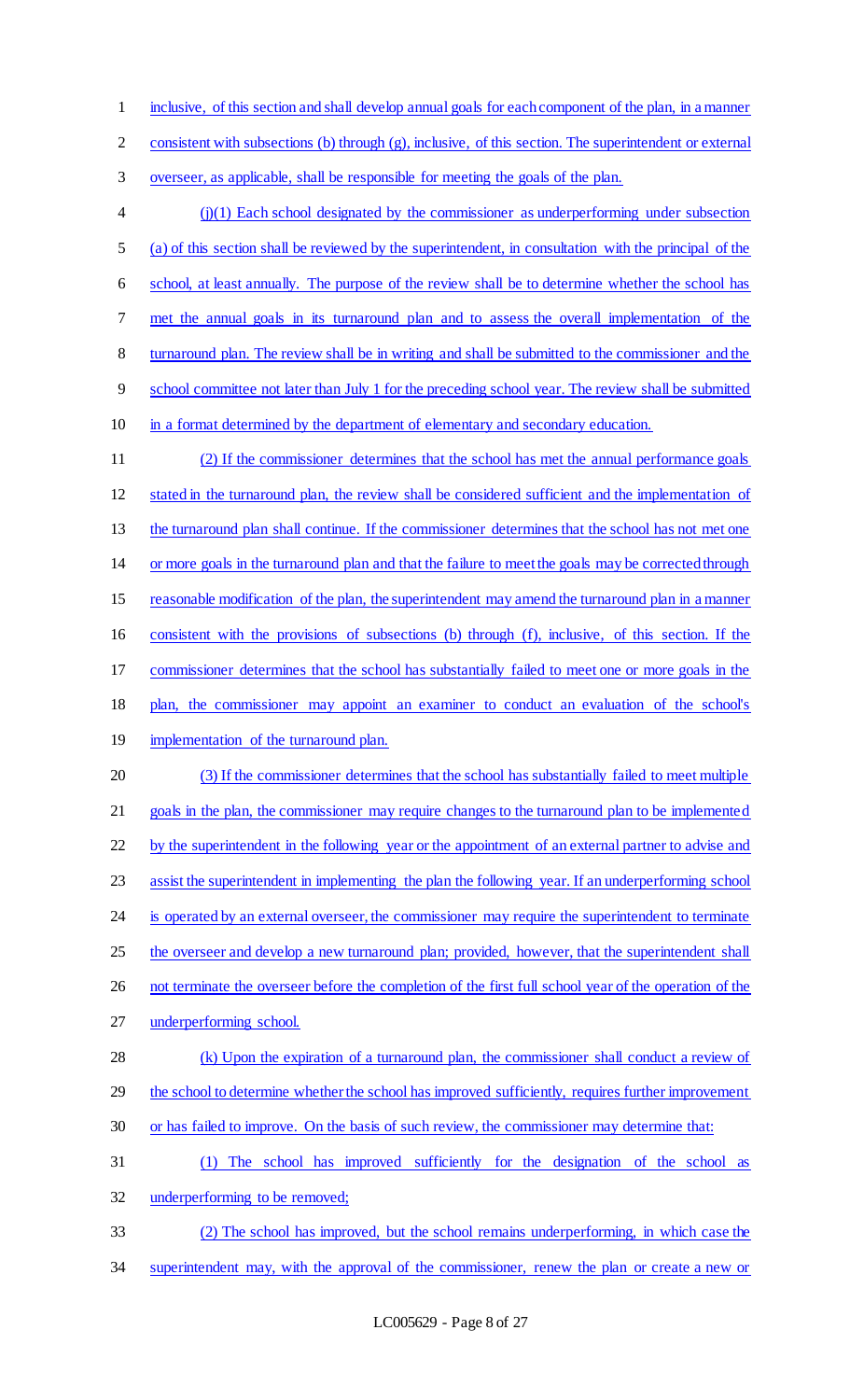modified plan for an additional period of not more than three (3) years, consistent with the requirements of subsections (a) through (f) of this section; or (3) Consistent with the requirements of subsection (a) of this section, the school is 4 chronically underperforming. The commissioner may recommend the appointment of an external overseer by the superintendent if the commissioner believes that a new or modified turnaround plan implemented by the superintendent will not result in rapid improvement. In carrying out this subsection, the superintendent shall: (i) In the case of a renewal of a turnaround plan, determine subsequent annual goals for each component of the plan with the input of the local stakeholder group as defined in subsection (b) of this section; or (ii) Create a new or modified turnaround plan as necessary, consistent with the requirements of this section. (l)(1) Upon the designation of a school as a chronically underperforming school in accordance with the regulations developed under this section, the commissioner shall create a turnaround plan for the school under this subsection and subsections (n) through (o), inclusive, of this section. (2) Before creating the turnaround plan required in this subsection, the commissioner shall convene a local stakeholder group of not more than thirteen (13) individuals for the purpose of 19 soliciting recommendations on the content of such plan in order to maximize the rapid academic achievement of students. The commissioner shall provide due consideration to the recommendations of the stakeholder group. The group shall include: 22 (i) The superintendent, or designee; 23 (ii) The chair of the school committee, or designee; 24 (iii) The president of the local teacher's union, or designee; (iv) An administrator from the school, who may be the principal, chosen by the superintendent; (v) A teacher from the school chosen by the faculty of the school; (vi) A parent from the school chosen by the local parent organization. If the school or 29 district does not have a parent organization or if the organization does not select a parent, the commissioner shall select a volunteer parent of a student from the school; (vii) A member of the community appointed by the chief executive of the city or town; (viii) For elementary schools, a representative of an early education and care provider chosen by the commissioner and, for middle schools or high schools, a representative of the higher 34 education community selected by the commissioner of postsecondary education;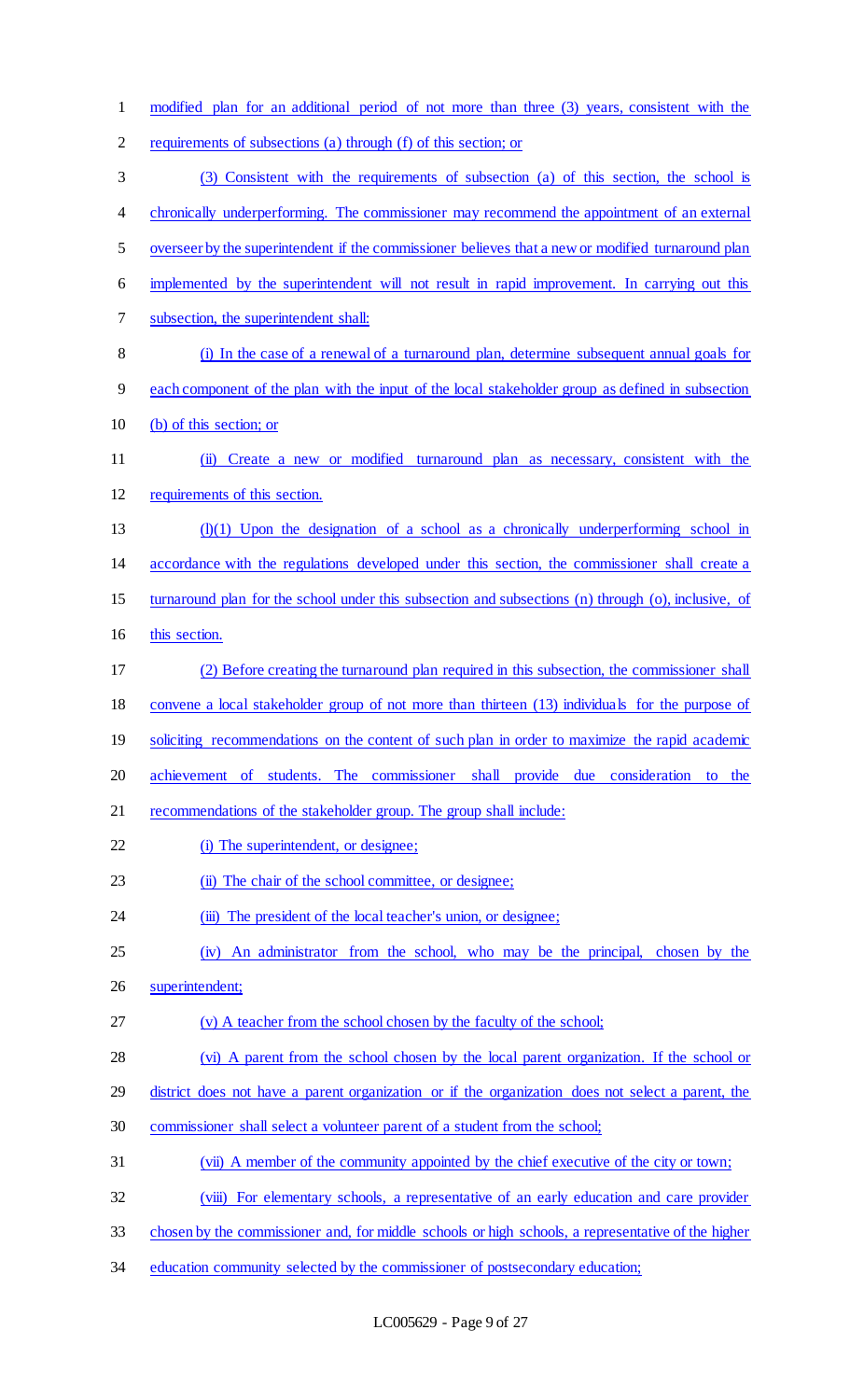| 1              | (ix) Representatives of applicable state and local social service, health and child welfare             |
|----------------|---------------------------------------------------------------------------------------------------------|
| $\overline{2}$ | agencies, chosen by the commissioner; and                                                               |
| 3              | (x) As appropriate, representatives of state and local workforce development agencies,                  |
| 4              | chosen by the commissioner.                                                                             |
| 5              | (3) The commissioner shall convene the group within thirty (30) days of the designation of              |
| 6              | a school as chronically underperforming and the group shall make its recommendations to the             |
| 7              | commissioner within forty-five (45) days of its initial meeting. Meetings of the local stakeholder      |
| 8              | group shall be open to the public and the recommendations submitted to the commissioner under           |
| 9              | this subsection shall be publicly available immediately upon their submission.                          |
| 10             | $(m)(1)$ In creating the turnaround plan required in subsection (I) of this section, the                |
| 11             | commissioner shall include, after considering the recommendations of the local stakeholder group,       |
| 12             | provisions intended to maximize the rapid academic achievement of students at the school and            |
| 13             | shall, to the extent practicable, base the plan on student outcome data, including, but not limited to: |
| 14             | (i) Data collected pursuant to $20$ U.S.C. $\S$ 6311;                                                   |
| 15             | (ii) Student achievement on the Rhode Island comprehensive assessment system;                           |
| 16             | Other measures of student achievement, approved by the commissioner,<br>$\overline{(\mathbf{m})}$<br>as |
| 17             | appropriate;                                                                                            |
| 18             | (iv) Student promotion and graduation rates;                                                            |
| 19             | (v) Achievement data for different subgroups of students, including low-income students,                |
| 20             | English learners and students receiving special education; and                                          |
| 21             | (vi) Student attendance and suspension rates.                                                           |
| 22             | (2) The commissioner shall include in the creation of the turnaround plan, after considering            |
| 23             | the recommendations of the local stakeholder group, the following:                                      |
| 24             | (i) Steps to address the social-emotional and health needs of students in the district and              |
| 25             | their families in order to help students arrive and remain at school ready to learn;                    |
| 26             | (ii) As applicable, steps to improve workforce development services provided to students                |
| 27             | in the district and their families in order to provide students and families with meaningful            |
| 28             | employment skills and opportunities;                                                                    |
| 29             | (iii) Steps to address achievement gaps for English learners, special education students and            |
| 30             | low-income students;                                                                                    |
| 31             | (iv) English language acquisition programs for English learners; and                                    |
| 32             | (v) A financial plan for the school, including any additional funds to be provided by the               |
| 33             | district, state, federal government or other sources.                                                   |
| 34             | (3) The secretary of the executive office of health and human services, director of the                 |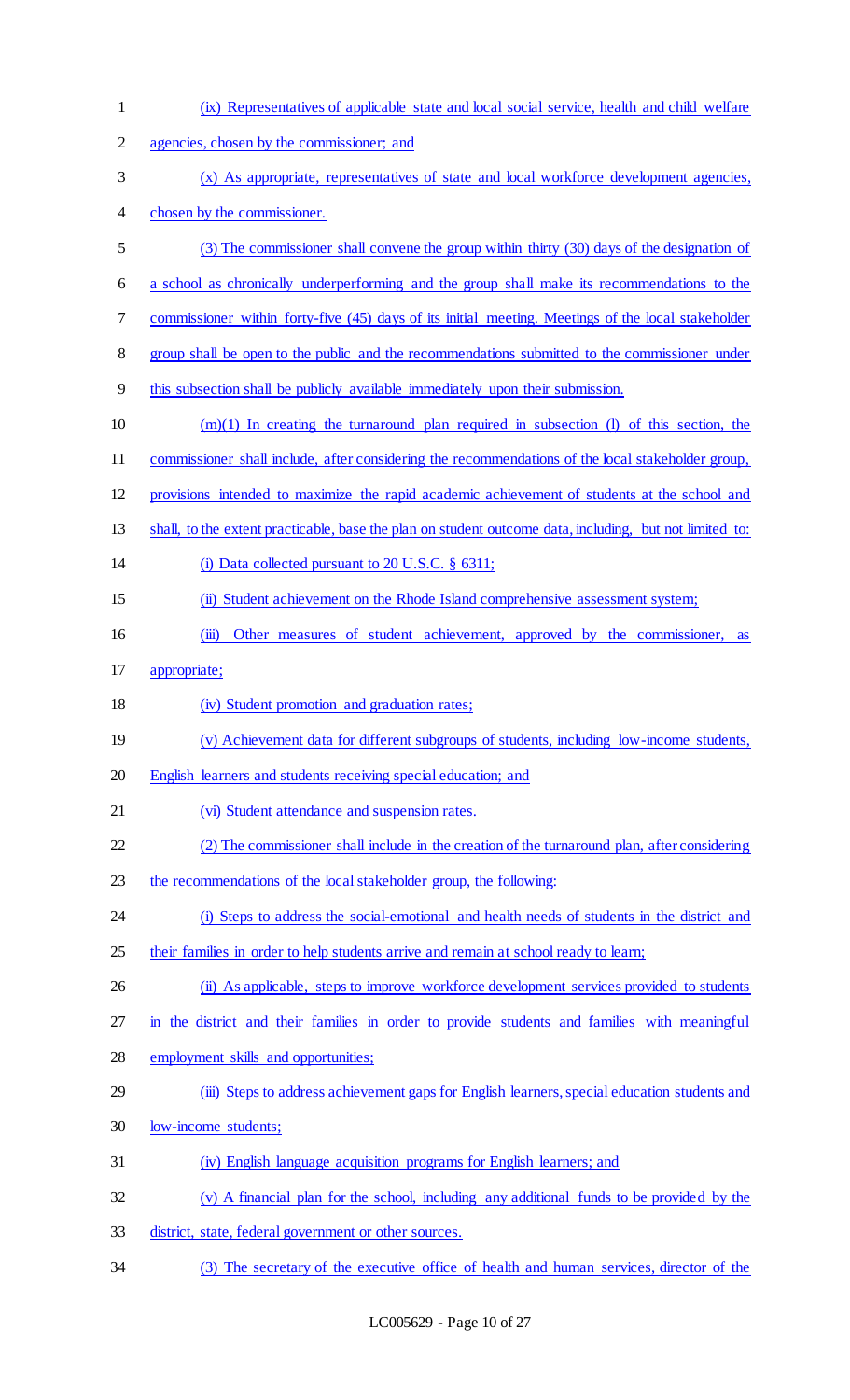| $\mathbf{1}$   | department of labor and training, commissioner of postsecondary education and other applicable      |
|----------------|-----------------------------------------------------------------------------------------------------|
| $\overline{c}$ | state and local social service, health and child welfare officials shall coordinate with the        |
| 3              | commissioner regarding the implementation of strategies that are included in a final turnaround     |
| 4              | plan and shall, subject to appropriation, reasonably support the implementation consistent with the |
| 5              | requirements of state and federal law applicable to the relevant programs that each official is     |
| 6              | responsible for administering.                                                                      |
| 7              | (4) In order to assess the school across multiple measures of school performance and                |
| 8              | student success, the turnaround plan shall include measurable annual goals including, but not       |
| 9              | limited to, the following:                                                                          |
| 10             | (i) Student attendance and suspension rates;                                                        |
| 11             | (ii) Student safety and discipline;                                                                 |
| 12             | (iii) Student promotion and graduation and dropout rates;                                           |
| 13             | (iv) Student achievement on the Rhode Island comprehensive assessment system;                       |
| 14             | (v) Progress in areas of academic underperformance;                                                 |
| 15             | (vi) Progress among subgroups of students, including low-income students, English                   |
| 16             | learners and students receiving special education;                                                  |
| 17             | (vii) Reduction of achievement gaps among different groups of students;                             |
| 18             | (viii) Student acquisition and mastery of twenty-first century skills;                              |
| 19             | (ix) Development of college readiness, including at the elementary and middle school                |
| 20             | levels;                                                                                             |
| 21             | (x) Parent and family engagement;                                                                   |
| 22             | (xi) Building a culture of academic success among students;                                         |
| 23             | (xii) Building a culture of student support and success among school faculty and staff;             |
| 24             | (xiii) Recruitment and retention of a qualified, diverse workforce;                                 |
| 25             | (xiv) Staffing ratios and teacher vacancies;                                                        |
| 26             | (xv) Health and safety of facilities; and                                                           |
| 27             | (xvi) Developmentally appropriate child assessments, if applicable.                                 |
| 28             | $(n)(1)$ Notwithstanding any general or special law to the contrary, in creating the                |
| 29             | turnaround plan required in subsection (m) of this section, the commissioner may, after considering |
| 30             | the recommendations of the group of stakeholders:                                                   |
| 31             | (i) Expand, alter or replace the curriculum and program offerings of the school, including          |
| 32             | the implementation of research-based early literacy programs, early interventions for struggling    |
| 33             | readers and the teaching of advanced placement courses or other rigorous nationally or              |
| 34             | internationally recognized courses, if the school does not already have such programs or courses;   |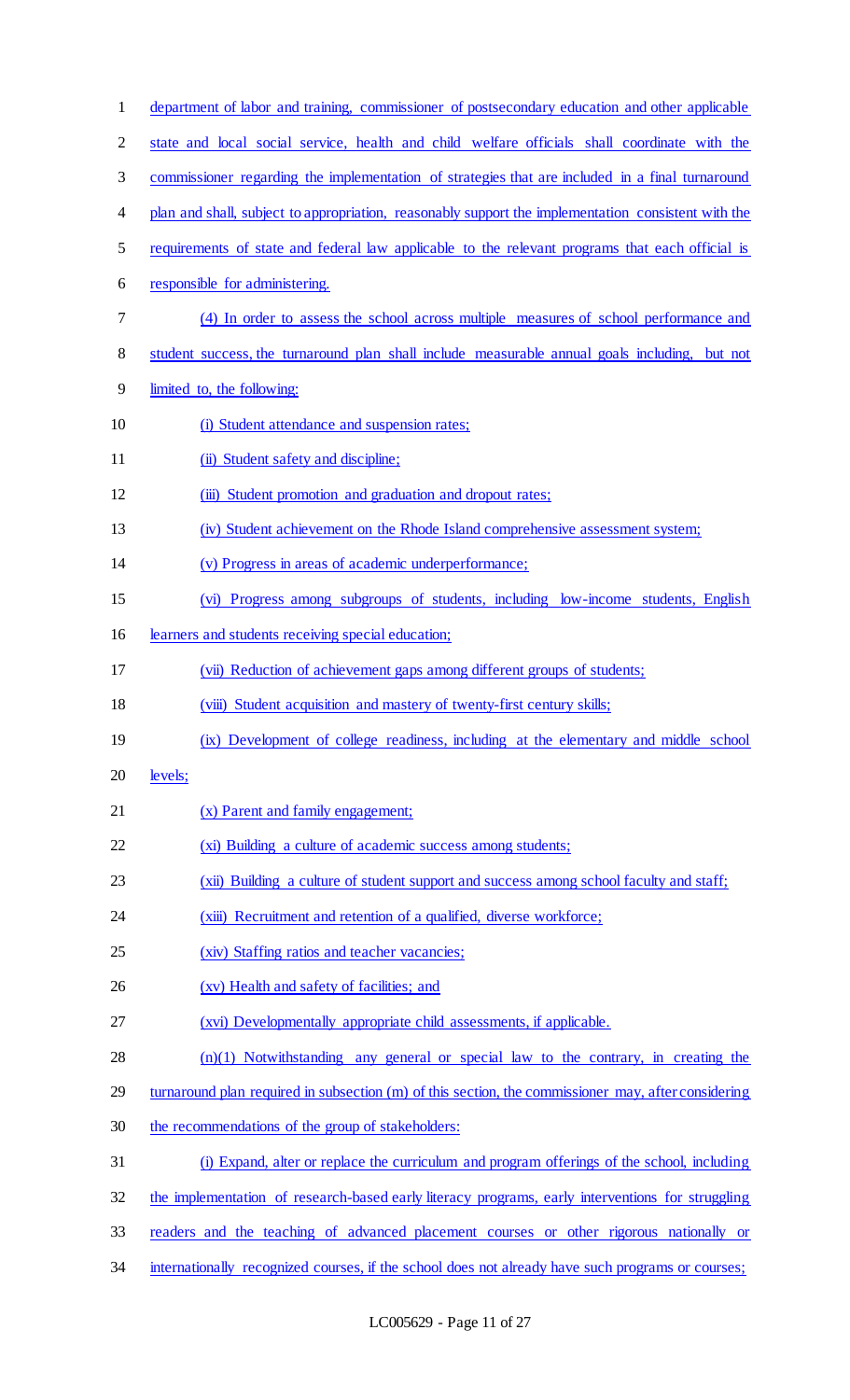(ii) Reallocate the uses of the existing budget of the school; (iii) Provide additional funds to the school from the budget of the district, if the school does not already receive funding from the district at least equal to the average per pupil funding received for students of the same classification and grade level in the district; (iv) Provide funds, subject to appropriation, to increase the salary of an administrator, or teacher in the school, in order to attract or retain highly-qualified administrators or teachers or to reward administrators, or teachers who work in chronically underperforming schools that achieve 8 the annual goals set forth in the turnaround plan; (v) Recommend expanding the school day or school year or both of the school; (vi) For an elementary school, add pre-kindergarten and full-day kindergarten classes, if 11 the school does not already have such classes; (vii) Limit, suspend or change one or more school district policies or practices, as such policies or practices relate to the school; (viii) Include a provision of job-embedded professional development for teachers at the school, with an emphasis on strategies that involve teacher input and feedback; (ix) Provide for increased opportunities for teacher planning time and collaboration focused on improving student instruction; (x) Establish a plan for professional development for administrators at the school, with an emphasis on strategies that develop leadership skills and use the principles of distributive 20 leadership; (xi) Establish steps to assure a continuum of high expertise teachers by aligning the following processes with the common core of professional knowledge and skill: hiring, induction, teacher evaluation, professional development, teacher advancement, school culture and organizational structure; 25 (xii) Develop a strategy to search for and study best practices in areas of demonstrated 26 deficiency in the school; 27 (xiii) Establish strategies to address mobility and transiency among the student population of the school; and (xiv) Include additional components, at the discretion of the commissioner, based on the reasons the school was designated as chronically underperforming and the recommendations of the local stakeholder group in subsection (l) of this section. (2) For a school with English learners, the professional development and planning time for teachers and administrators shall include specific strategies and content designed to maximize the 34 rapid academic achievement of the English learners.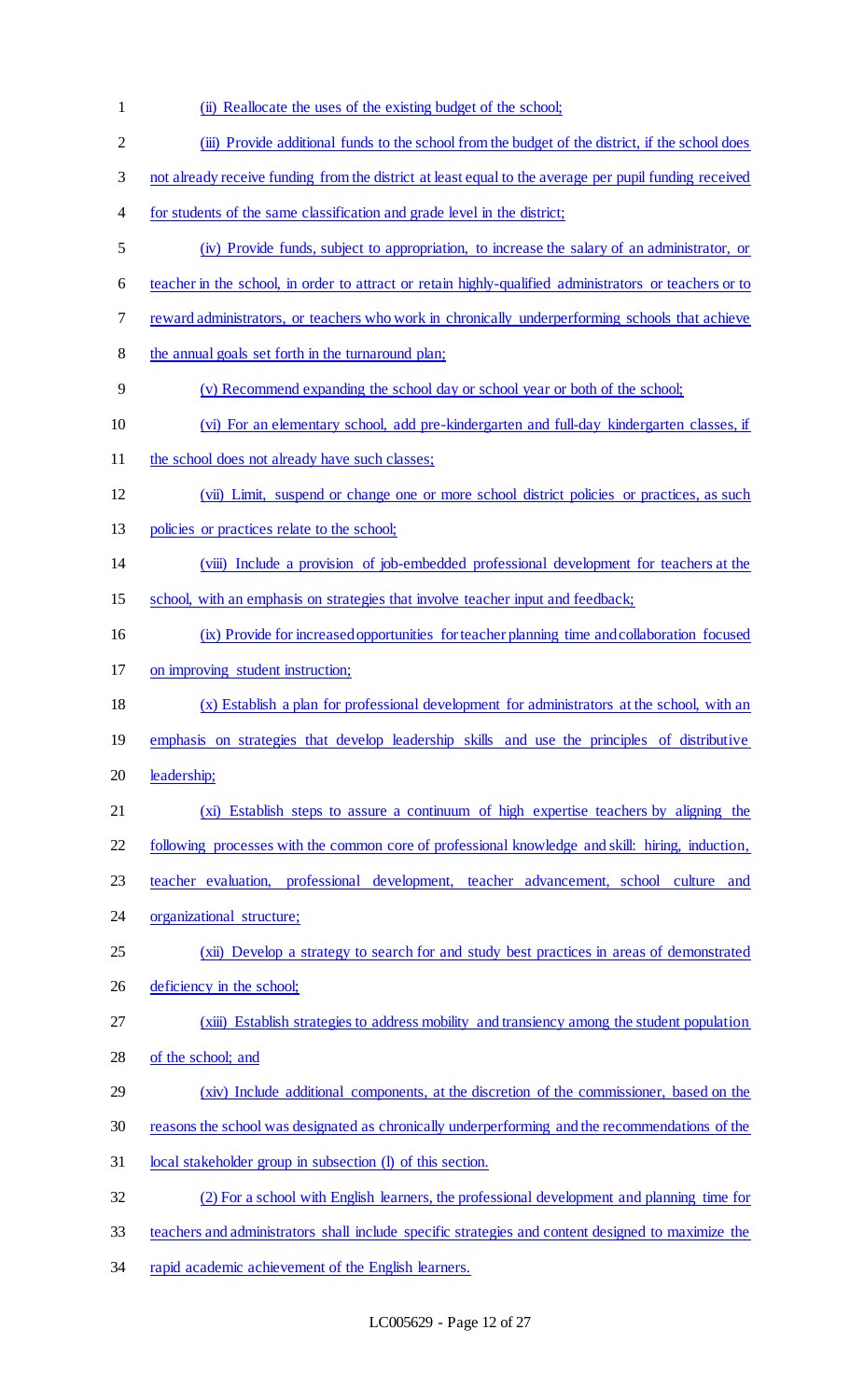(3) If the commissioner proposes to reallocate funds to the school from the budget of the

district, the commissioner shall notify the school committee, in writing, of the amount of and

rationale for the reallocation.

 (o) Within thirty (30) days of the local stakeholder group making recommendations under subsection (m) of this section, the commissioner shall submit a turnaround plan to the local stakeholder group, the superintendent and the school committee, all of whom may propose modifications to the plan. The commissioner shall make the plan immediately available to the 8 public upon submission. The stakeholder group, the superintendent and the school committee shall submit any proposed modifications to the commissioner within thirty (30) days after the date of submission of the turnaround plan and the proposed modifications shall be made public 11 immediately upon their submission to the commissioner. The commissioner shall consider and incorporate the modifications into the plan if the commissioner determines that inclusion of the modifications would further promote the rapid academic achievement of students at the applicable school. The commissioner may alter or reject modifications submitted pursuant to this subsection. Within thirty (30) days of receiving any proposed modifications, the commissioner shall issue a final turnaround plan for the school and the plan shall be made publicly available. (p) Within thirty (30) days of the issuance of a final turnaround plan under subsection (o) of this section, a superintendent, school committee or local union may appeal to the council on 19 elementary and secondary education regarding one or more components of the plan, including the absence of one or more modifications proposed under subsection (p) of this section. A majority of 21 the council may vote to modify the plan if the council determines that: (1) Such modifications would further promote the rapid academic achievement of students 23 in the applicable school; (2) A component of the plan was included, or a modification was excluded, on the basis of demonstrably false information or evidence; or (3) The commissioner failed to meet the requirements of subsections (l) through (o), 27 inclusive, of this section. The decision of the council regarding an appeal under this subsection shall be made within thirty (30) days and shall be final. (q)(1) In the case of a chronically underperforming school, the commissioner may, under the circumstances described in this subsection, send a targeted assistance team to the school to assist the superintendent with the implementation of the turnaround plan, require the superintendent to implement the turnaround plan, or select an external overseer to operate the school and 33 implement the turnaround plan. The commissioner may appoint such overseer if the commissioner determines that: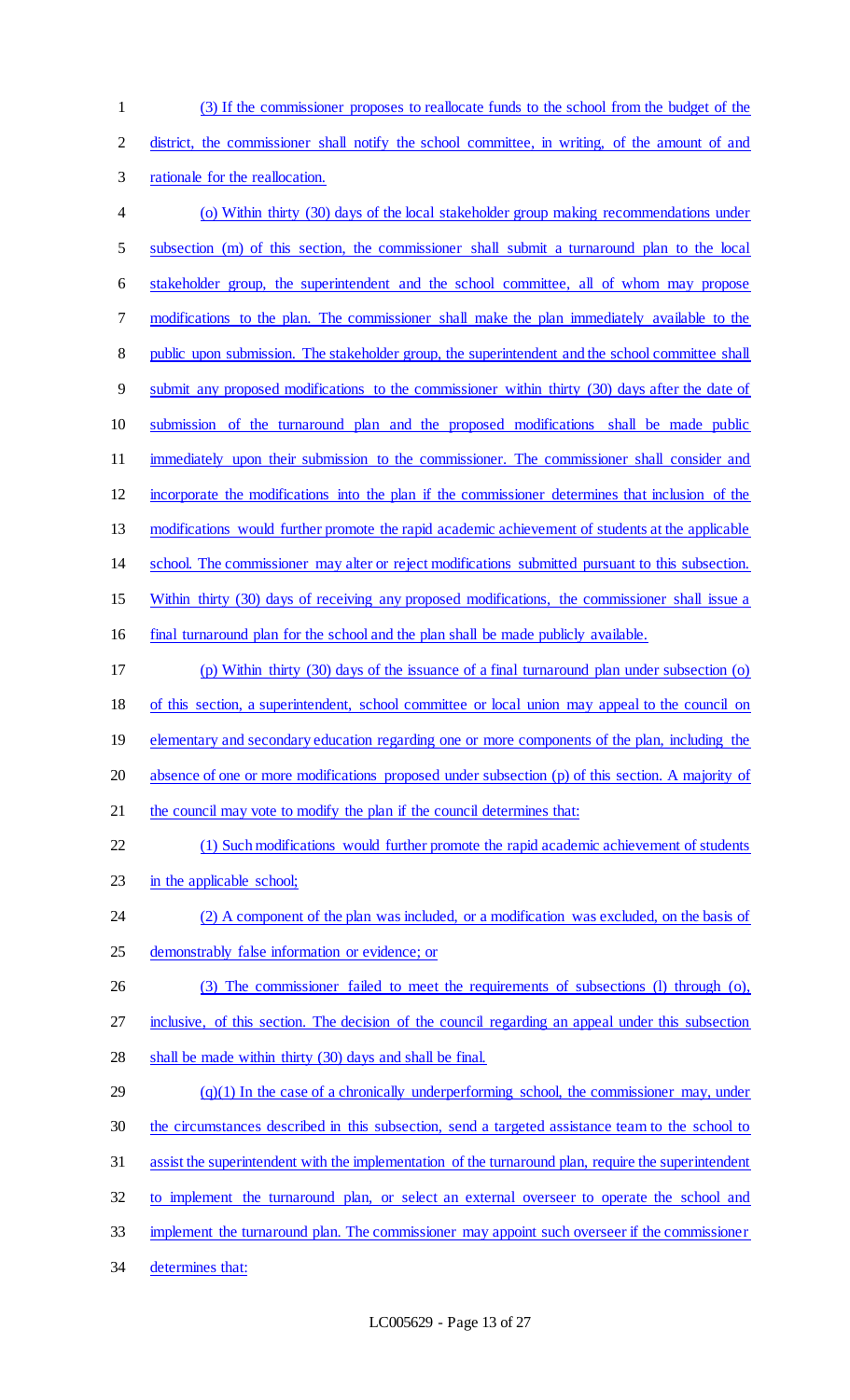(i) The superintendent is unlikely to implement the plan successfully; or (ii) Conditions exist in the district that are likely to negatively affect the ability of the superintendent to implement such plan successfully. An overseer shall be an individual with a demonstrated record of success in improving low performing schools or the academic performance of disadvantaged students. An overseer shall be subject to the provisions of chapter 14 of title 36 ("code of ethics") and chapter 2 of title 38 ("public records"). (2) The commissioner may select the external overseer upon the designation of a school as chronically underperforming. The external overseer may serve as the commissioner's designee for the purpose of creating a school's turnaround plan under subsections (l) through (o), inclusive, of this section. (r) An external overseer selected by the commissioner to operate a chronically underperforming school shall have full managerial and operational control over the school as provided in the turnaround plan. For all other purposes, the school district in which the school is located shall remain the employer of record. An overseer for a chronically underperforming school 15 shall not be required by contract to indemnify and hold harmless the state against any and all claims, liabilities and costs which arise out of the overseer's performance of its role in the creation or implementation of the turnaround plan. In connection with the performance of its role in the creation or implementation of the turnaround plan, the overseer may: 19 (i) Sue and be sued only to the same extent and upon the same conditions that a municipality may be sued; (ii) Receive and disburse funds for the chronically underperforming school; and 22 (iii) Solicit and accept grants or gifts for the chronically underperforming school. (s) Each turnaround plan shall be authorized for a period of not more than three (3) years, 24 subject to subsection (v) of this section. The superintendent or external overseer, as applicable, may 25 develop additional components of the plan and shall develop annual goals for each component of 26 the plan in a manner consistent with subsection (n) of this section, all of which must be approved by the commissioner. The superintendent or external overseer, as applicable, shall be responsible for meeting the goals of the turnaround plan. 29 (t) The commissioner or external overseer, as applicable, shall provide a written report to the school committee on a quarterly basis to provide specific information about the progress being made on the implementation of the school's turnaround plan. One of the quarterly reports shall be the annual evaluation under subsection (u) of this section. (u)(1) The commissioner shall evaluate each chronically underperforming school at least annually. The purpose of the evaluation shall be to determine whether the school has met the annual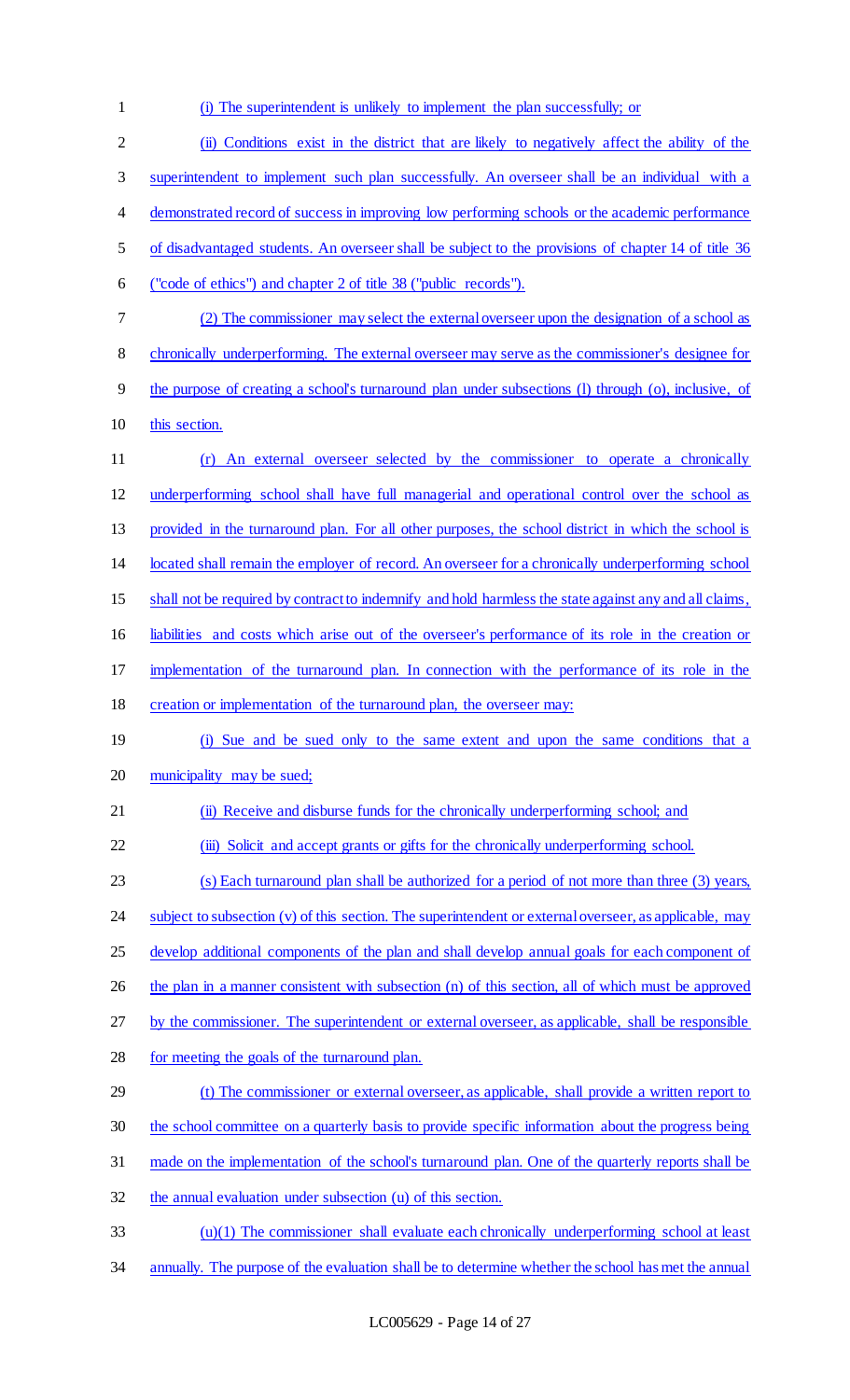goals in its turnaround plan and assess the implementation of the plan at the school. The review shall be in writing and shall be submitted to the superintendent and the school committee not later than July 1 for the preceding school year. The review shall be submitted in a format determined by the department of elementary and secondary education. (2) If the commissioner determines that the school has met the annual performance goals stated in the turnaround plan, the review shall be considered sufficient and the implementation of the turnaround plan shall continue. If the commissioner determines that the school has not met one or more goals in the plan, the commissioner may modify the plan in a manner consistent with subsection (m) of this section. (3) If the commissioner determines that the school has substantially failed to meet multiple goals in the plan, the commissioner may: (i) If the school is operated by a superintendent, appoint an external overseer, as defined in subsection (r) of this section, to operate the school; or (ii) If the school is operated by an external overseer terminate the contract of the external overseer; provided, however, that the commissioner shall not terminate the overseer before the completion of the first full school year of the operation of the chronically underperforming school. (v) Upon the expiration of a turnaround plan for a chronically underperforming school, the commissioner shall conduct a review of the school to determine whether the school has improved 19 sufficiently, requires further improvement or has failed to improve. On the basis of such review, 20 the commissioner may: (1) On the basis of a superintendent's or external overseer's success in meeting the terms of 22 the plan, renew the plan with the superintendent or external overseer for an additional period of not 23 more than three (3) years; (2) If a school that is operated by a superintendent and remains chronically 25 underperforming, appoint an external overseer, as defined in subsection (q) of this section, to 26 operate the school; (3) If a chronically underperforming school that is operated by an external overseer and 28 remains chronically underperforming, transfer the operation of the school from the overseer to the 29 applicable superintendent or to another external overseer; or (4) Determine that the school has improved sufficiently for the designation of chronically underperforming to be removed. The commissioner shall: (i) In the case of a renewal of a turnaround plan, jointly determine subsequent annual goals for each component of the plan with the superintendent or external overseer, as applicable; or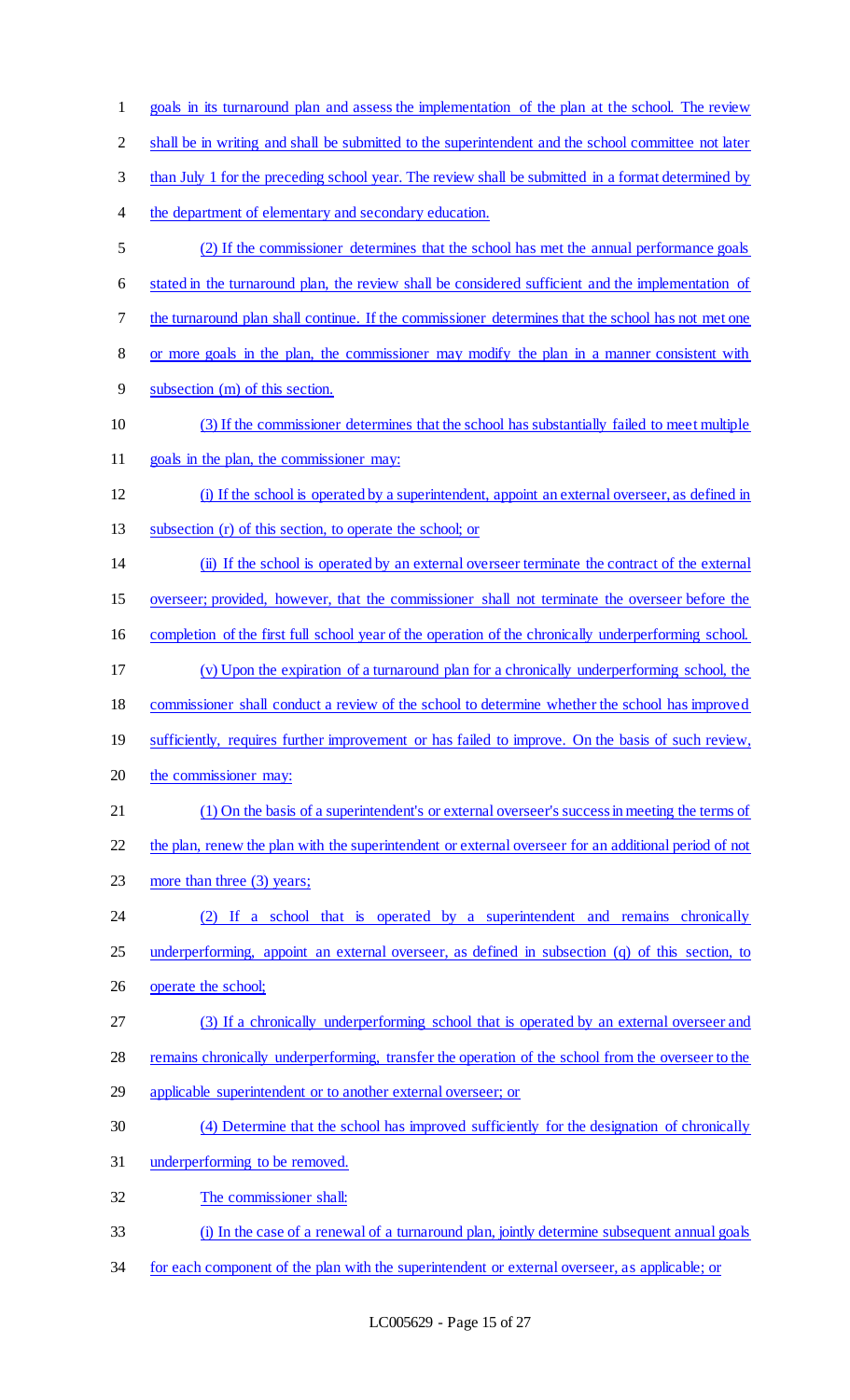(ii) Create a new or modified turnaround plan as necessary, consistent with the requirements of this section. (w) Notwithstanding any general or special law to the contrary, any underperforming or 4 chronically underperforming school operating a program for English learners shall establish an English learner parent advisory council. (x) The council on elementary and secondary education shall adopt regulations regarding: (1) The conditions under which an underperforming or chronically underperforming school 8 shall no longer be designated as an underperforming or chronically underperforming school; and (2) The transfer of the operation of an underperforming or a chronically underperforming school from a superintendent or an external overseer, as applicable, to the school committee. The 11 regulations shall include provisions to allow a school to retain measures adopted in a turnaround plan for a transitional period if, in the judgment of the commissioner, the measures would contribute to the continued improvement of the school. Such regulations shall also include provisions that clearly identify the conditions under which such a transitional period shall end and the powers granted to the commissioner and council under this section shall cease to apply to a district previously designated as chronically underperforming. (y) If a school is under control of an overseer pursuant to this section, any funding appropriated at the request of the overseer and/or commissioner for the purpose of achieving goals 19 set forth in the turnaround plan shall be funded in a manner consistent with chapter 7.2 of title 16. SECTION 2. Chapter 16-7.1 of the General Laws entitled "The Paul W. Crowley Rhode Island Student Investment Initiative [See Title 16 Chapter 97 - The Rhode Island Board of Education Act]" is hereby amended by adding thereto the following sections: **16-7.1-5.1. Intervention and support for chronically underperforming districts.** (a)(1) The council on elementary and secondary education shall adopt a series of progressive support and intervention strategies that shall include, but not be limited to: (i) Technical assistance in planning, curriculum alignment, family and community engagement, and the implementation of evidence-based student assessment, instruction, and support; 29 (ii) Policy support; (iii) Resource oversight to assess and ensure the district effectively uses resources to meet performance goals; and (iv) The establishment of strategic partnerships with education institutions, business, governmental, or other appropriate nonprofit agencies. (2) Any district with a majority of schools receiving the lowest rating by the Rhode Island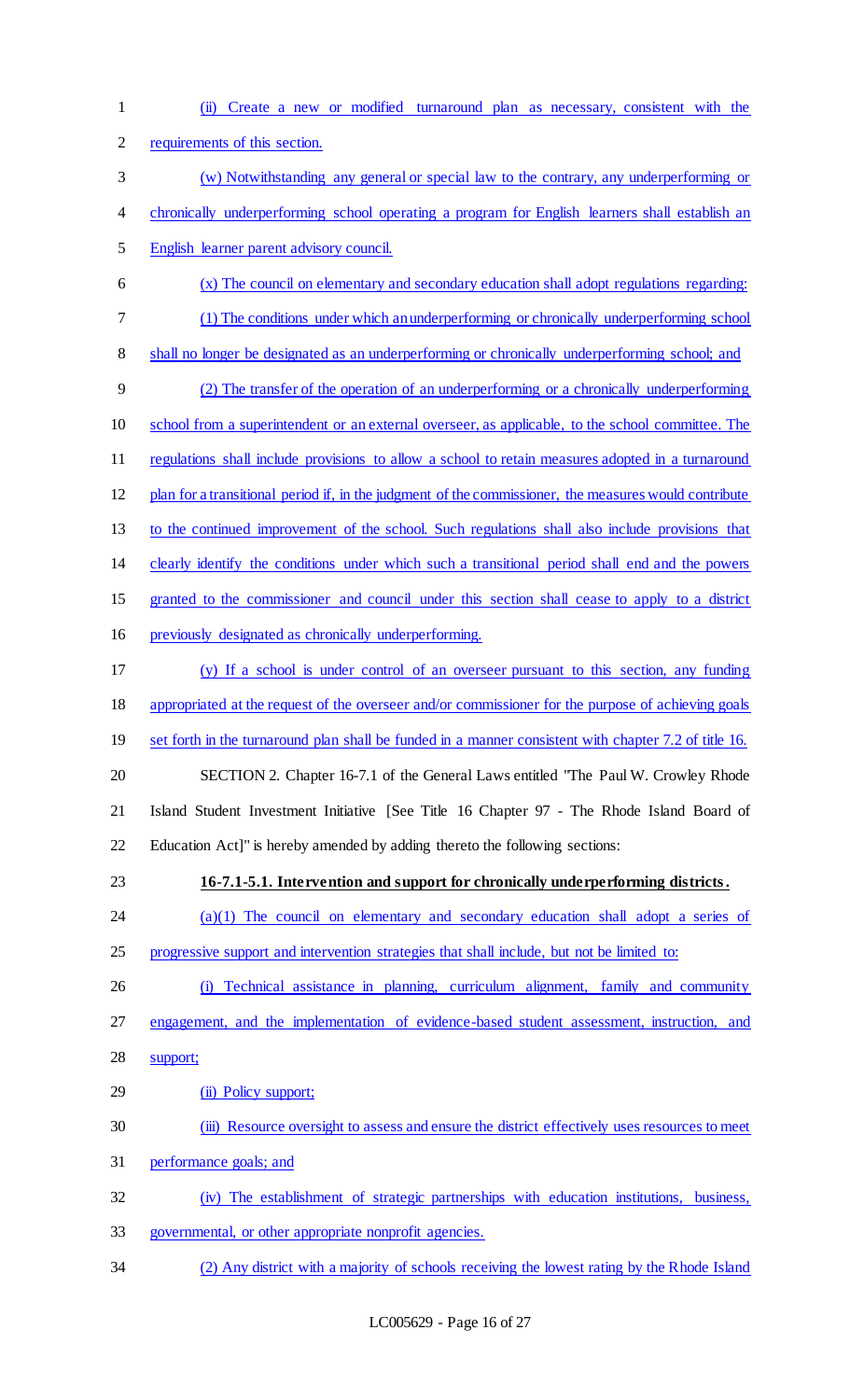department of education's school classification system, pursuant to 20 U.S.C. 6311, shall be eligible

to receive progressive support under this section.

 (b) If after a three (3) year period of support there has not been improvement in the 4 education of students as determined by objective criteria to be developed by the council on elementary and secondary education, the council may declare the district chronically underperforming.

 (c)(1) Following council declaration that a district is chronically underperforming, the council shall designate an overseer for the district with all the powers of the superintendent and school committee. The overseer shall be an individual with a demonstrated record of success in improving low-performing schools or districts or the academic performance of disadvantaged 11 students who shall report directly to the commissioner. An external overseer designated by the council to operate a district under this subsection shall have full managerial and operational control over such district; provided, however, that the school district shall remain the employer of record for all other purposes. An overseer shall be subject to the provisions of chapter 14 of title 36 ("code of ethics"), chapter 2 of title 38 ("public records") and chapter 35 of title 42 ("administrative procedures"). An overseer for a chronically underperforming district shall not be required by contract to indemnify and hold harmless the state against any and all claims, liabilities and costs which arise 19 out of the overseer's performance of its role in the creation or implementation of the turnaround

plan. In connection with the performance of its role in the creation or implementation of the

21 turnaround plan, the overseer may:

 (i) Sue and be sued only to the same extent and upon the same conditions that a 23 municipality may be sued;

(ii) Receive and disburse funds for the chronically underperforming district; and

25 (iii) Solicit and accept grants or gifts for the district.

 (2) Not more than three (3) school districts may be designated as chronically underperforming at any given time, and for the purpose of this limitation, state intervention in one

or more chronically underperforming school, pursuant to § 16-7.1-5, shall count toward this three

(3) district limit.

(3) In adopting regulations allowing the council to designate a district as chronically

underperforming, the council shall ensure that the regulations account for multiple indicators of

district quality including student attendance, suspension rates or other disciplinary data, student

promotion and graduation rates in the district, or the lack of demonstrated significant improvement

34 for two (2) or more consecutive years in core academic subjects, either in the aggregate or among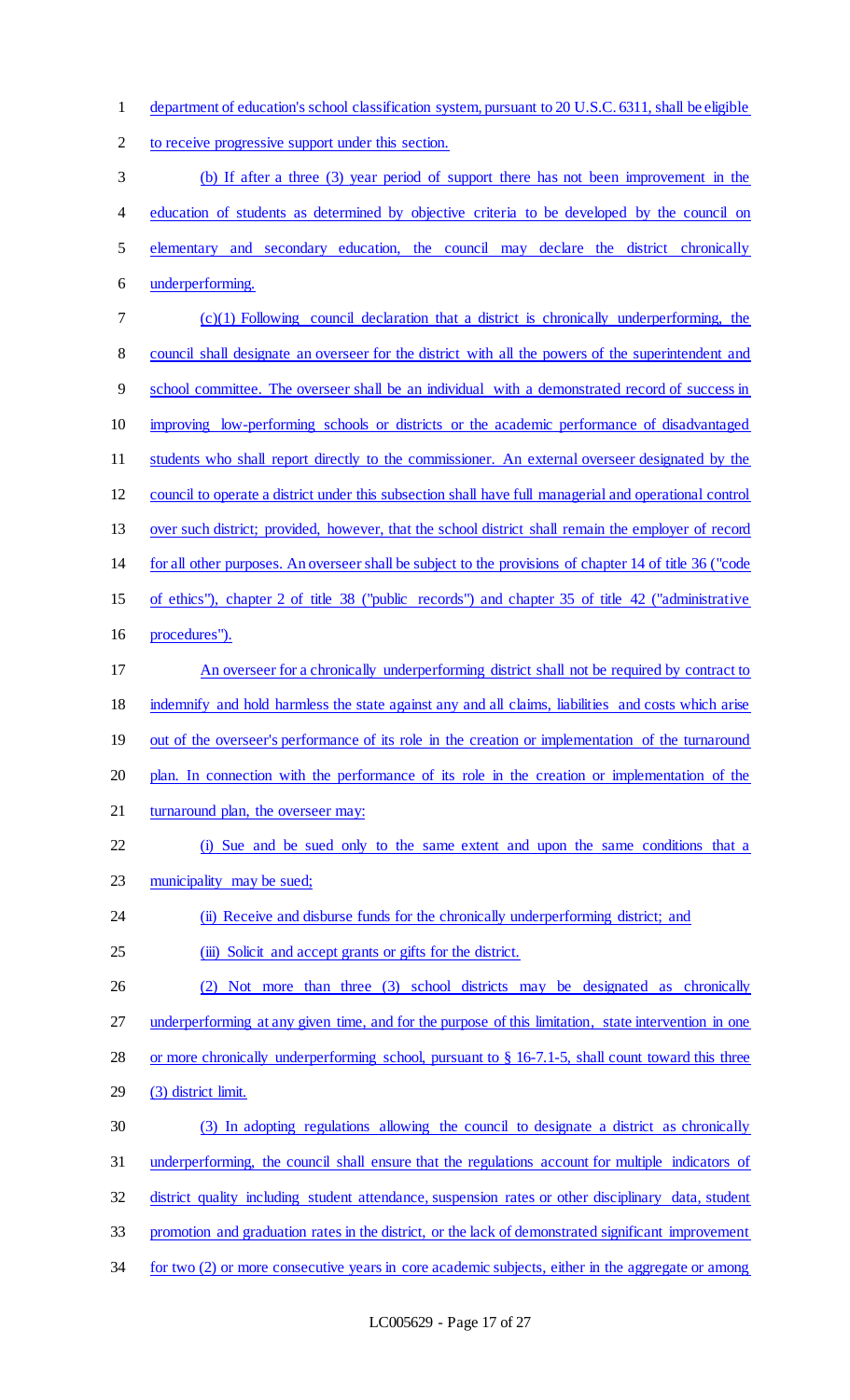| $\mathbf{1}$   | subgroups of students, including designations based on special education classification, low-           |
|----------------|---------------------------------------------------------------------------------------------------------|
| $\overline{2}$ | income, English language proficiency and racial classifications.                                        |
| 3              | $(4)(i)$ The overseer shall create a turnaround plan to promote the rapid improvement of the            |
| 4              | chronically underperforming district.                                                                   |
| 5              | (ii) Before creating the turnaround plan required in this section, the commissioner and                 |
| 6              | overseer shall convene a local stakeholder group of not more than thirteen (13) individuals for the     |
| 7              | purpose of soliciting recommendations on the content of such plan in order to maximize the rapid        |
| 8              | improvement of the academic achievement of students. The overseer shall provide due                     |
| 9              | consideration to the recommendations of the local stakeholder group. The group shall include:           |
| 10             | (A) The superintendent, or designee;                                                                    |
| 11             | (B) The chair of the school committee, or designee;                                                     |
| 12             | (C) The president of the local teacher's union, or designee;                                            |
| 13             | (D) A selection of administrators from the district, chosen by the commissioner from                    |
| 14             | among volunteers from the district;                                                                     |
| 15             | (E) A selection of teachers from the district, chosen by the local teacher's union;                     |
| 16             | (F) A selection of parents from the district chosen by the local parent organization. If the            |
| 17             | district does not have a parent organization or if the organization does not select a parent, the       |
| 18             | commissioner shall select a volunteer parent of a student from the district;                            |
| 19             | (G) Representatives of applicable state and local social service, health, and child welfare             |
| 20             | agencies chosen by the commissioner;                                                                    |
| 21             | (H) As appropriate, representatives of workforce development agencies chosen by the                     |
| 22             | commissioner; and                                                                                       |
| 23             | (I) A member of the community appointed by the chief executive of the city or town. The                 |
| 24             | commissioner and overseer shall convene the group within thirty (30) days of the council                |
| 25             | a district as chronically underperforming and the group shall make its<br>designating                   |
| 26             | recommendations to the commissioner and overseer within forty-five (45) days of its initial             |
| 27             | meetings. Meetings of the local stakeholder group shall be open to the public and the                   |
| 28             | recommendations submitted to the commissioner and overseer shall be publicly available                  |
| 29             | immediately upon their submission.                                                                      |
| 30             | (iv) In creating the turnaround plan, the commissioner and overseer shall include measures              |
| 31             | intended to maximize the rapid improvement of the academic achievement of students in the district      |
| 32             | and shall, to the extent practicable, base the plan on student outcome data, including, but not limited |
| 33             | to:                                                                                                     |
|                |                                                                                                         |

(A) Data collected pursuant to 20 U.S.C. 6311;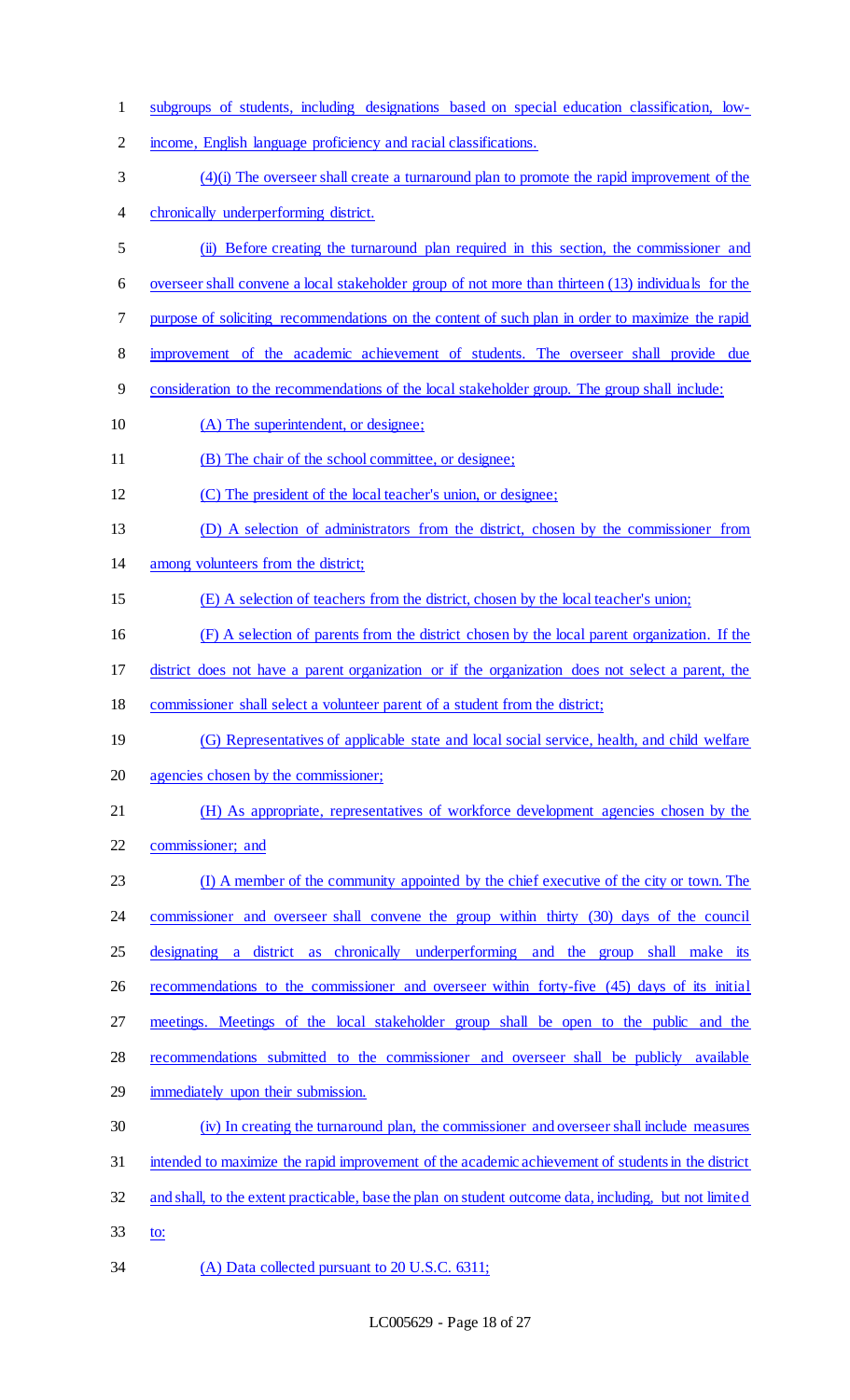(B) Student achievement on the Rhode Island comprehensive assessment system; (C) Other measures of student achievement, approved by the commissioner; (D) Student promotion and graduation rates; (E) Achievement data for different subgroups of students, including low-income students, English learners and students receiving special education; and (F) Student attendance, suspension rates. In creating the turnaround plan required in subsection (c)(4)(i) of this section, the commissioner and overseer shall include, after considering the recommendations of the local stakeholder group, the following: (I) Steps to address the social-emotional and health needs of students in the district and 11 their families in order to help students arrive and remain at school ready to learn; (II) As applicable, steps to improve workforce development services provided to students in the district and their families in order to provide students and families with meaningful employment skills and opportunities; (III) Steps to address achievement gaps for English learners, special education students and low-income students, as applicable; (IV) English language acquisition programs for English learners; and (V) A budget for the district including any additional funds to be provided by the state, federal government or other sources. (v) The secretary of the executive office of health and human services, the department of 21 labor and training, the office of the postsecondary commissioner and other applicable state and local social service, health and child welfare officials shall coordinate with the commissioner regarding the strategies contained in a turnaround plan and shall, subject to appropriation, 24 reasonably support the implementation consistent with the requirements of state and federal law 25 applicable to the relevant programs that each such official is responsible for administering. (vi) In order to assess the district across multiple measures of district performance and 27 student success, the turnaround plan shall include measurable annual goals based on relevant indicators of operational excellence and state accountability measures, including, but not limited to, the following: (A) Student attendance and suspension rates; (B) Student safety and discipline; (C) Student promotion, graduation and dropout rates; (D) Student achievement on the Rhode Island comprehensive assessment system; (E) Progress in areas of academic underperformance;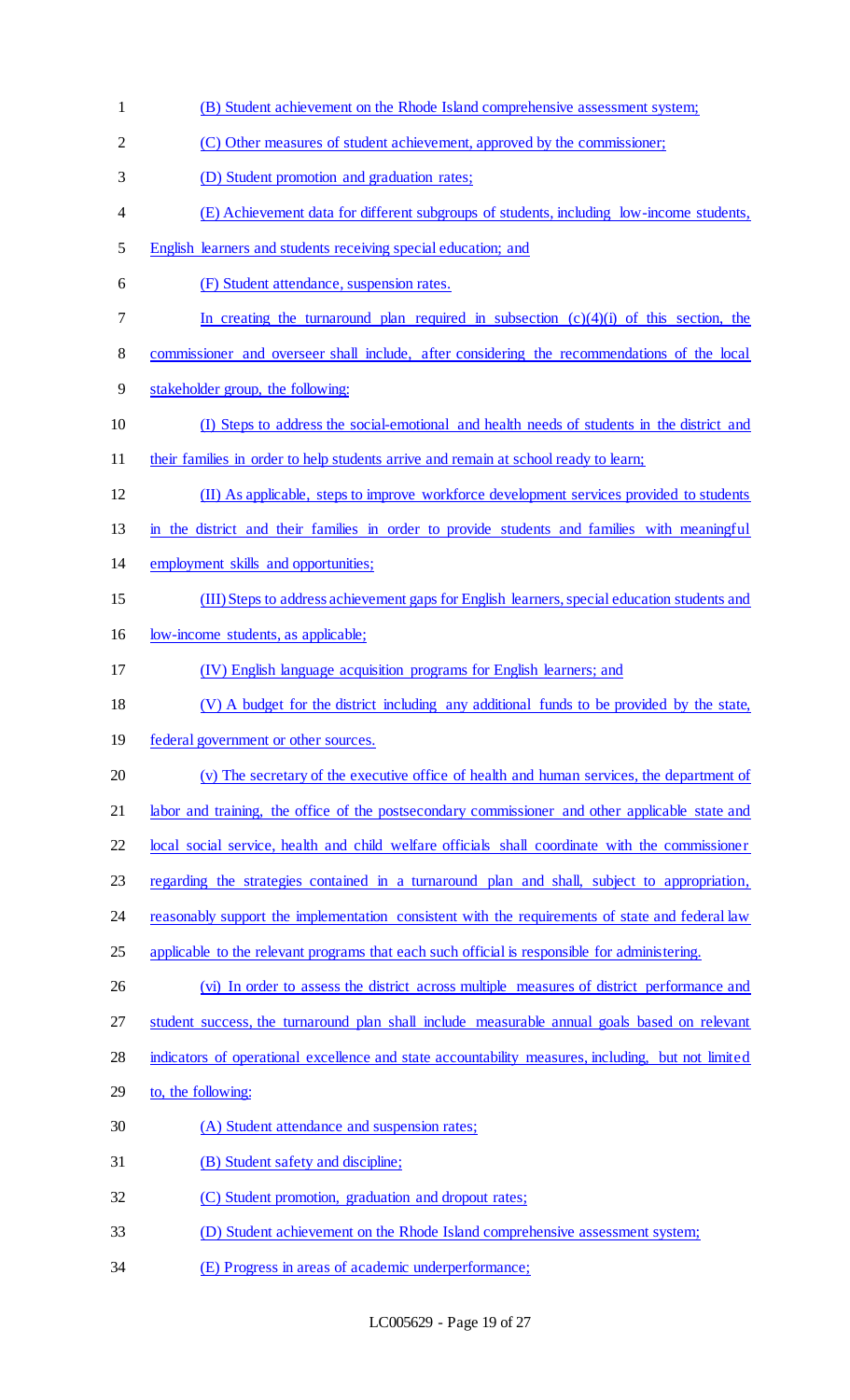| $\mathbf{1}$   | (F) Progress among subgroups of students, including low-income students, English                         |
|----------------|----------------------------------------------------------------------------------------------------------|
| $\overline{2}$ | learners and students receiving special education;                                                       |
| 3              | (G) Reduction of achievement gaps among different groups of students;                                    |
| 4              | (H) Student acquisition and mastery of twenty-first century skills;                                      |
| 5              | (I) Development of college readiness, including at the elementary and middle school levels;              |
| 6              | (J) Parent and family engagement;                                                                        |
| 7              | (K) Building a culture of academic success among students;                                               |
| 8              | (L) Building a culture of student support and success among faculty and staff;                           |
| 9              | (M) Recruitment and retention of a qualified, diverse workforce;                                         |
| 10             | (N) Staffing ratios and teacher vacancies;                                                               |
| 11             | (O) Health and safety of facilities; and                                                                 |
| 12             | (P) Developmentally appropriate child assessments, if applicable.                                        |
| 13             | Annual goals included in the turnaround plan shall align with summative turnaround goals                 |
| 14             | articulated in the turnaround plan.                                                                      |
| 15             | (5)(i) Notwithstanding any general or special law to the contrary, in creating the turnaround            |
| 16             | plan under subsection $(c)(4)(i)$ of this section, the commissioner and the overseer may, after          |
| 17             | considering the recommendations of the group of stakeholders:                                            |
| 18             | (A) Expand, alter or replace the curriculum and program offerings of the district or of a                |
| 19             | school in the district, including the implementation of research-based early literacy programs, early    |
| 20             | interventions for struggling readers and the teaching of advanced placement courses or other             |
| 21             | rigorous nationally or internationally recognized courses, if the district or schools in the district do |
| 22             | not already have such programs or courses;                                                               |
| 23             | (B) Reallocate the uses of the existing budget of the district;                                          |
| 24             | (C) Provide funds, subject to appropriation, to increase the salary of an administrator, or              |
| 25             | teacher in the district working in an underperforming or chronically underperforming school, in          |
| 26             | order to attract or retain highly-qualified administrators, or teachers or to reward administrators or   |
| 27             | teachers who work in chronically underperforming districts that achieve the annual goals set forth       |
| 28             | in the turnaround plan;                                                                                  |
| 29             | (D) Recommend expanding the school day or school year or both of schools in the district;                |
| 30             | (E) Add pre-kindergarten, if the district does not already have the classes;                             |
| 31             | (F) Limit, suspend or change one or more school district policies or practices, as such                  |
| 32             | policies or practices relate to the underperforming schools in the district;                             |
| 33             | (G) Include a provision of job-embedded professional development for teachers in the                     |
| 34             | district, with an emphasis on strategies that involve teacher input and feedback;                        |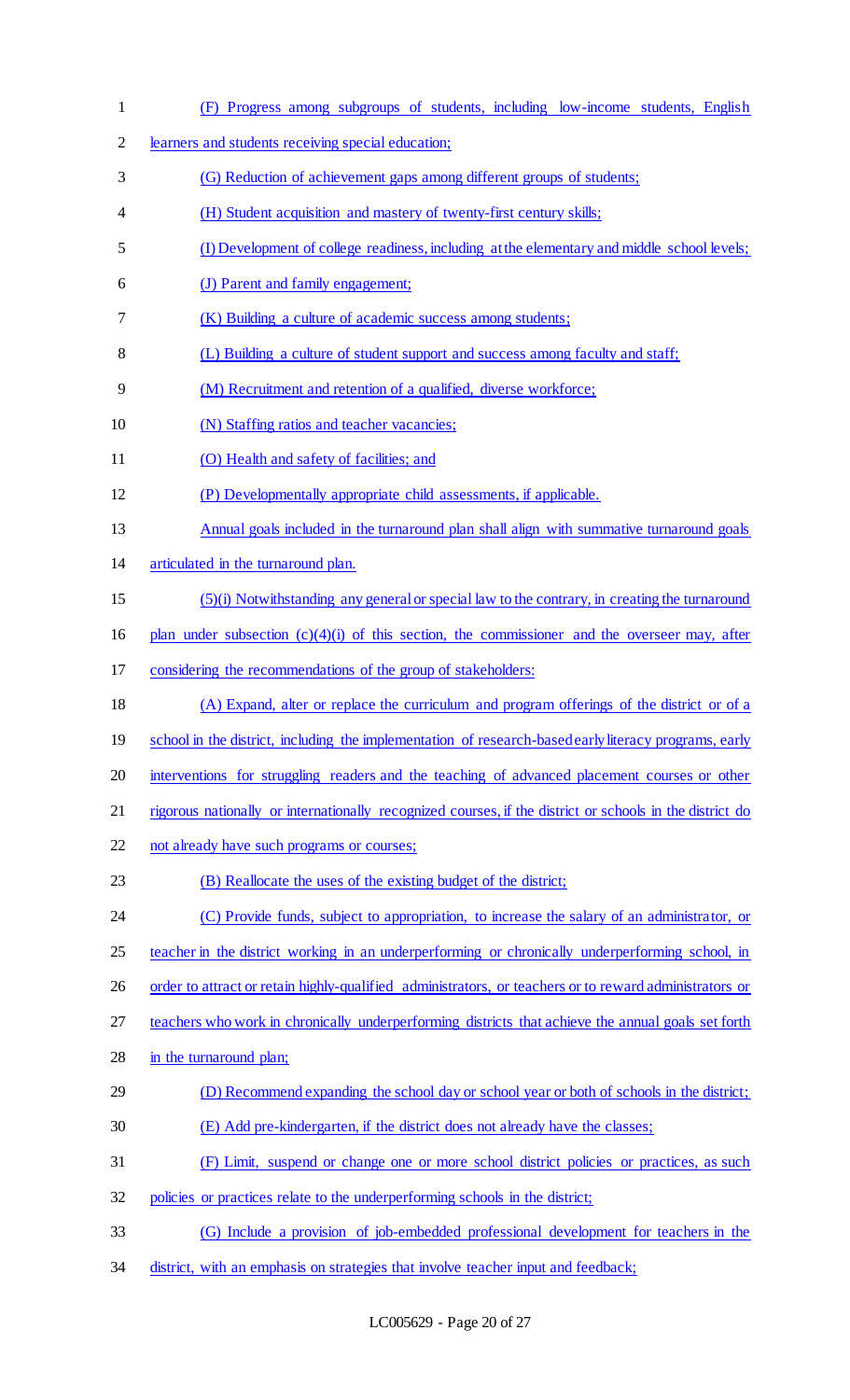| $\mathbf{1}$   | (H) Provide for increased opportunities for teacher planning time and collaboration focused                  |
|----------------|--------------------------------------------------------------------------------------------------------------|
| $\overline{2}$ | on improving student instruction;                                                                            |
| 3              | (I) Establish a plan for professional development for administrators in the district, with an                |
| 4              | emphasis on strategies that develop leadership skills and use the principles of distributive                 |
| 5              | leadership;                                                                                                  |
| 6              | (J) Establish steps to assure a continuum of high expertise teachers by aligning the                         |
| 7              | following processes with the common core of professional knowledge and skill: hiring, induction,             |
| 8              | teacher evaluation, professional development, teacher advancement, school culture and                        |
| 9              | organizational structure;                                                                                    |
| 10             | (K) Develop a strategy to search for and study best practices in areas of demonstrated                       |
| 11             | deficiency in the district;                                                                                  |
| 12             | (L) Establish strategies to address mobility and transiency among the student population of                  |
| 13             | the district; and                                                                                            |
| 14             | (M) Include additional components, at the discretion of the commissioner and the overseer,                   |
| 15             | based on the reasons the district was designated as chronically underperforming and based on the             |
| 16             | recommendations of the local stakeholder group in subsection $(c)(4)(ii)$ of this section.                   |
| 17             | (ii) For a district with English learners, the professional development and planning time for                |
| 18             | teachers and administrators shall include specific strategies and content designed to maximize the           |
| 19             | rapid academic achievement of English learners in the district.                                              |
| 20             | $(6)(i)$ The turnaround plan shall be authorized for a period of not more than three $(3)$ years.            |
| 21             | The commissioner and overseer may jointly develop additional components of the plan and shall                |
| 22             | jointly develop annual goals for each component of the plan in a manner consistent with subsections          |
| 23             | $(c)(4)(i)$ through $(c)(4)(iv)$ of this section. The overseer shall be responsible for meeting the goals    |
| 24             | of the turnaround plan.                                                                                      |
| 25             | (ii) The commissioner and overseer shall provide a written report to the school committee,                   |
| 26             | at a minimum, on a quarterly basis to provide specific information about the progress being made             |
| 27             | on the implementation of the district's turnaround plan. One of the quarterly reports shall be the           |
| 28             | annual evaluation required in subsection $(c)(6)(iii)$ of this section.                                      |
| 29             | The council shall evaluate the performance of the overseer on not less than an annual<br>$\ddot{\mathbf{m}}$ |
| 30             | basis. The purpose of such evaluation shall be to assess the implementation of the turnaround plan           |
| 31             | and determine whether the district has met the annual goals contained in the turnaround plan. The            |
| 32             | evaluation shall be in writing and submitted to the school committee no later than July 1 for the            |
| 33             | preceding school year.                                                                                       |
| 34             | (iv) If the council determines that the district has met the annual performance goals stated                 |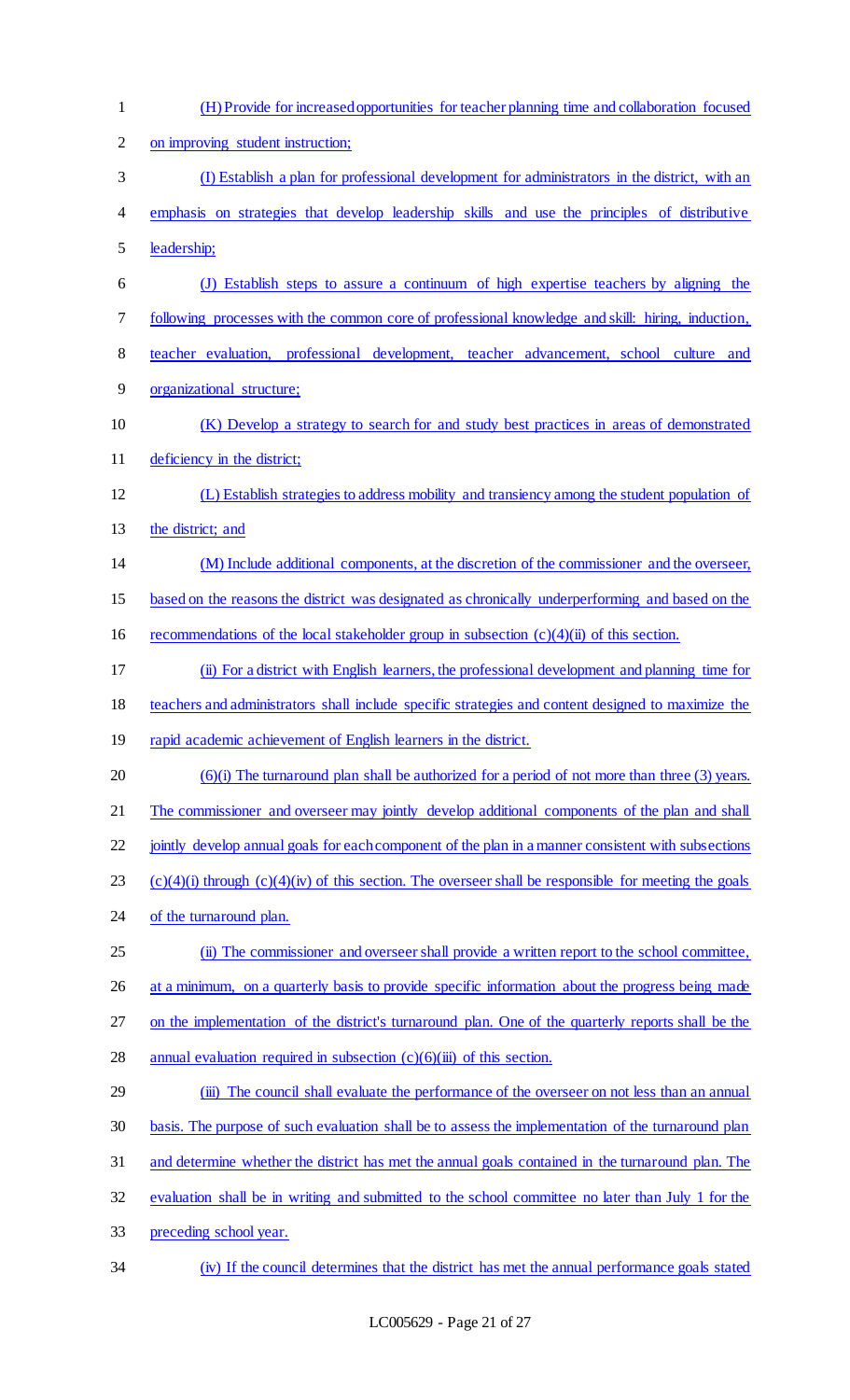1 in the turnaround plan, the evaluation shall be considered sufficient and the implementation of the 2 turnaround plan shall continue.

| 3              | (v) If the council determines that the overseer has not met one or more goals in the plan               |
|----------------|---------------------------------------------------------------------------------------------------------|
| 4              | and the failure to meet the goals may be corrected through reasonable modification of the plan, the     |
| 5              | council may authorize the commissioner to amend the turnaround plan, as necessary. After                |
| 6              | assessing the implementation of the turnaround plan in the district, the commissioner may amend         |
| 7              | the plan, in consultation with the school committee, if the commissioner determines that the            |
| 8              | amendment is necessary in view of subsequent changes in the district that affect one or more            |
| $\overline{9}$ | components of the plan, including, but not limited to, changes to school district policies, in a manner |
| 10             | consistent with the provisions of subsection $(c)(4)(i)$ through $(c)(4)(iv)$ of this section. If the   |
| 11             | commissioner determines that the overseer has substantially failed to meet multiple goals in the        |
| 12             | turnaround plan, the commissioner may terminate such overseer; provided, however, that the              |
| 13             | termination shall not occur before the completion of the first full school year of the overseer control |
| 14             | of the district.                                                                                        |
| 15             | $(7)(i)$ After the period of overseer control, there shall be a reevaluation of a district's status     |
| 16             | under this section. The council on elementary and secondary education shall adopt regulations           |
| 17             | providing for:                                                                                          |
| 18             | (A) The removal of a designation of a district as chronically underperforming; and                      |
| 19             | (B) The transfer of the operation of a chronically underperforming district from an external            |
| 20             | overseer to the superintendent and school committee, based on the improvement of the district.          |
| 21             | The regulations shall include provisions to allow a district to retain measures adopted in a            |
| 22             | turnaround plan for a transitional period if, in the judgment of the commissioner, the measures         |
| 23             | would contribute to the continued improvement of the district. Such regulations shall also include      |
| 24             | provisions that clearly identify the conditions under which such a transitional period shall end and    |
| 25             | the powers granted to the commissioner, board of trustees, and council under this section shall         |
| 26             | cease to apply to a district previously designated as chronically underperforming. At any time after    |
| 27             | a chronically underperforming district has been placed in control of an overseer, the school            |
| 28             | committee of the district may petition the commissioner for a determination as to whether the           |
| 29             | turnaround plan adopted under subsection (b) of this section should be modified or eliminated and       |
| 30             | whether the school district shall no longer be designated as chronically underperforming. The           |
| 31             | decision of the commissioner shall be based on regulations adopted by the council. A school             |
| 32             | committee may seek review by the council on elementary and secondary education of an adverse            |
| 33             | determination.                                                                                          |
| 34             | (ii) If, on the basis of the regulations adopted by the council pursuant to subsection $(c)(7)(i)$      |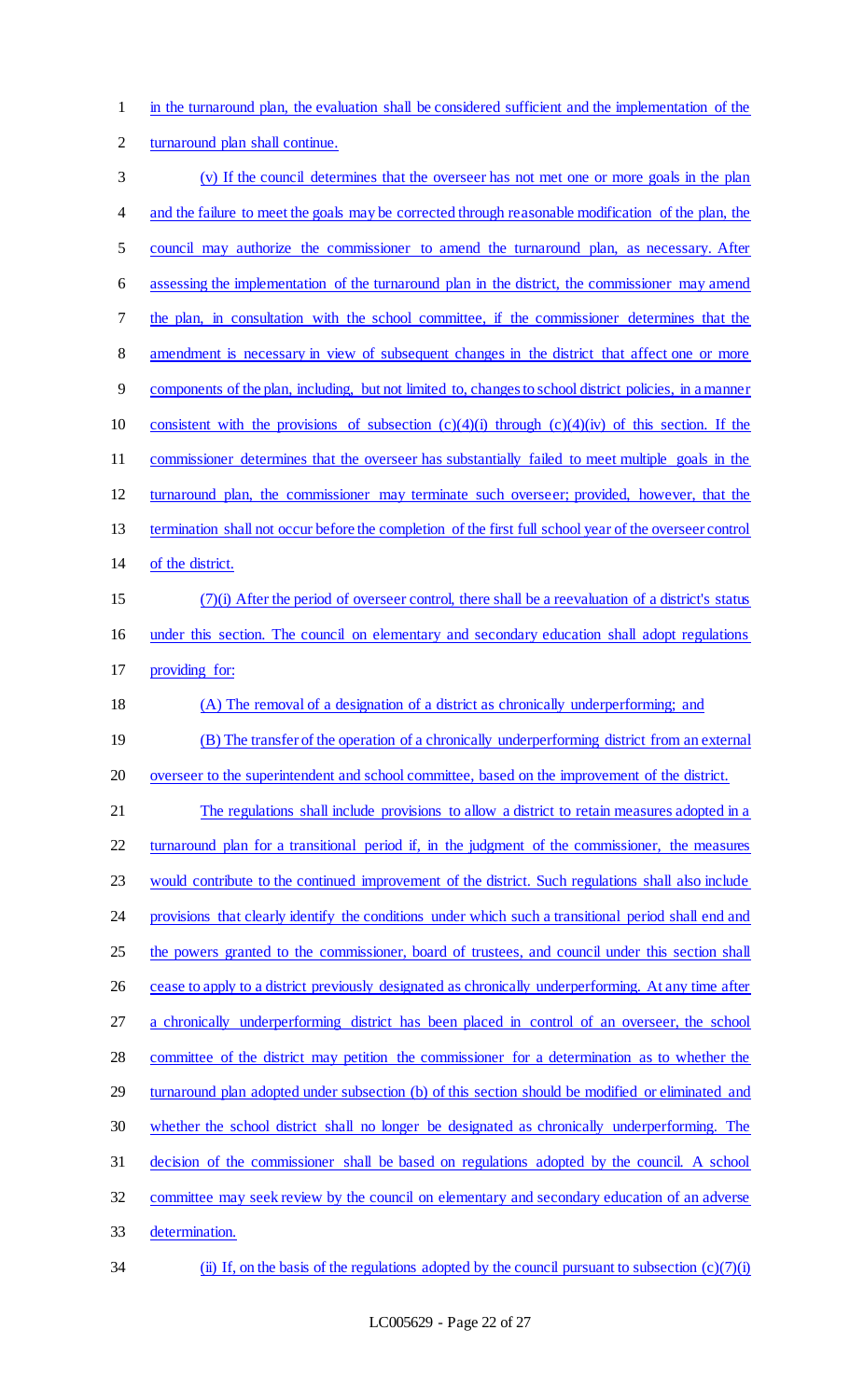of this section, a district has not improved sufficiently to remove the designation of the district as chronically underperforming, the commissioner may: (A) Jointly determine subsequent annual goals for each component of the turnaround plan 4 with the overseer and, with approval from the school committee, renew the turnaround plan for an additional period of not more than three (3) years; or (B) Create a new turnaround plan, consistent with the requirements of this section. (8) If a municipality has failed to fulfill its fiscal responsibilities pursuant to chapter 7 of 8 title 16, the commissioner may declare the school district as chronically underperforming, subject to the approval of the council. The municipality's mayor or city council president shall have the opportunity to present evidence to the council. A vote by the council that a school district is chronically underperforming for fiscal reasons shall authorize the commissioner to petition the director of the department of revenue to require an increase in funds for the school district, alleging that the amount necessary in the municipality for the support of public schools has not been included in the annual budget appropriations. The director of the department of revenue shall determine the amount of any deficiency pursuant to the sums required pursuant to chapter 7 of title 16, if any, and issue an order compelling the municipality to provide a sum of money equal to such deficiency. If the municipality does not provide a sum of money equal to such deficiency, the director of the department of revenue shall not approve the tax rate of the municipality for the fiscal 19 year until the deficiency is alleviated. Nothing in this subsection shall be construed as creating a cause of action for educational malpractice by students or their parents, guardians or persons acting as parents. (9) If a school district is under the council's control as a result of actions taken by the council pursuant to this section, the school committee and/or municipality shall be responsible for funding its local share pursuant to chapter 7.2 of title 16, and any increased funding appropriated 25 at the request of the overseer and/or commissioner for the purpose of achieving goals set forth in 26 the turnaround plan shall be funded in a manner consistent with chapter 7.2 of title 16. **16-7.1-5.2. Intervention and support for the Providence public school district.** (a) No later than September 1, 2022, and in order to assess the district across multiple measures of district performance and student success, the commissioner shall update the turnaround plan released June 23, 2020, to include measurable annual goals including, but not limited to, the following: (1) Student attendance and suspension rates; (2) Student safety and discipline; (3) Student promotion, graduation and dropout rates;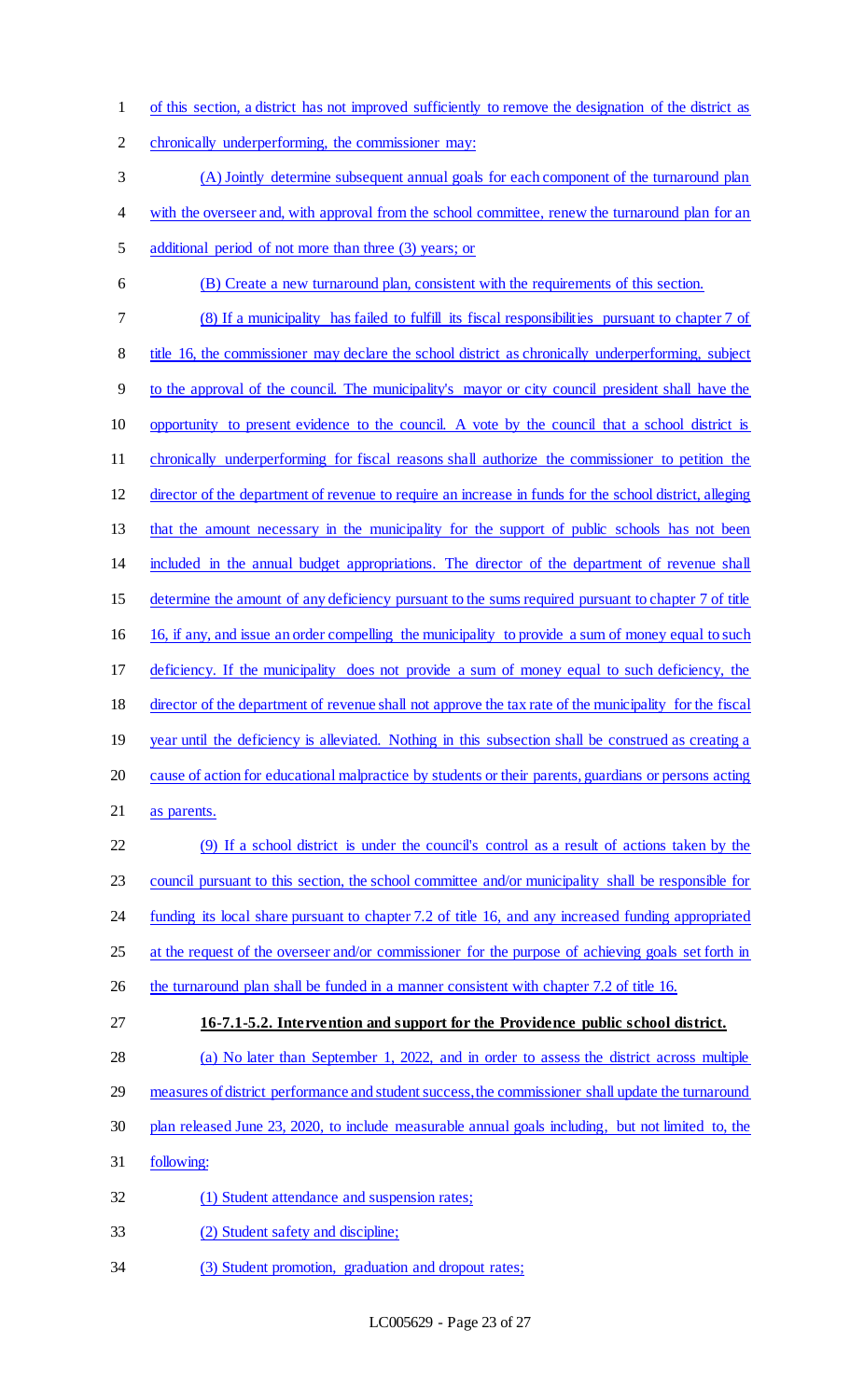(4) Student achievement on the Rhode Island comprehensive assessment system; (5) Progress in areas of academic underperformance; (6) Progress among subgroups of students, including low-income students, English learners and students receiving special education; (7) Reduction of achievement gaps among different groups of students; (8) Student acquisition and mastery of twenty-first century skills; (9) Development of college readiness, including at the elementary and middle school levels; (10) Parent and family engagement; (11) Building a culture of academic success among students; (12) Building a culture of student support and success among faculty and staff; (13) Recruitment and retention of a qualified, diverse workforce; 13 (14) Staffing ratios and teacher vacancies; (15) Health and safety of facilities; and (16) Developmentally appropriate child assessments, if applicable. (b)(1) For the duration of the turnaround and no later than thirty (30) days from the effective date of this section, there shall be appointed a board of trustees, comprised of nine (9) members, one of whom shall be a member of the Providence school board, appointed by the school board 19 president; one of whom shall be a member of the Providence teachers' union, appointed by the union president; one of whom shall be a member of the Providence parent advisory council leadership team, appointed from among the members of the leadership team; one of whom shall be 22 a member of the Providence student union leadership team, appointed from among that leadership team; one of whom shall be a Providence school principal or assistant principal, appointed by the 24 local superintendent; two (2) of whom shall be parents of children enrolled in Providence schools, 25 appointed by the council on elementary and secondary education; and two (2) public members who 26 must be residents of Providence, appointed by the council on elementary and secondary education. (2) The board of trustees shall meet at least monthly, and more frequently if necessary, and serve without compensation. The board of trustees shall have the following powers and duties: 29 (i) To review and approve the appointment of senior school district administrators; 30 (ii) To set district-wide policy; 31 (iii) To review progress toward annual performance measures; (iv) To receive feedback from stakeholders on the implementation of the turnaround plan; (v) To establish appropriate advisory committees as needed to provide guidance on the 34 implementation of the turnaround plan; and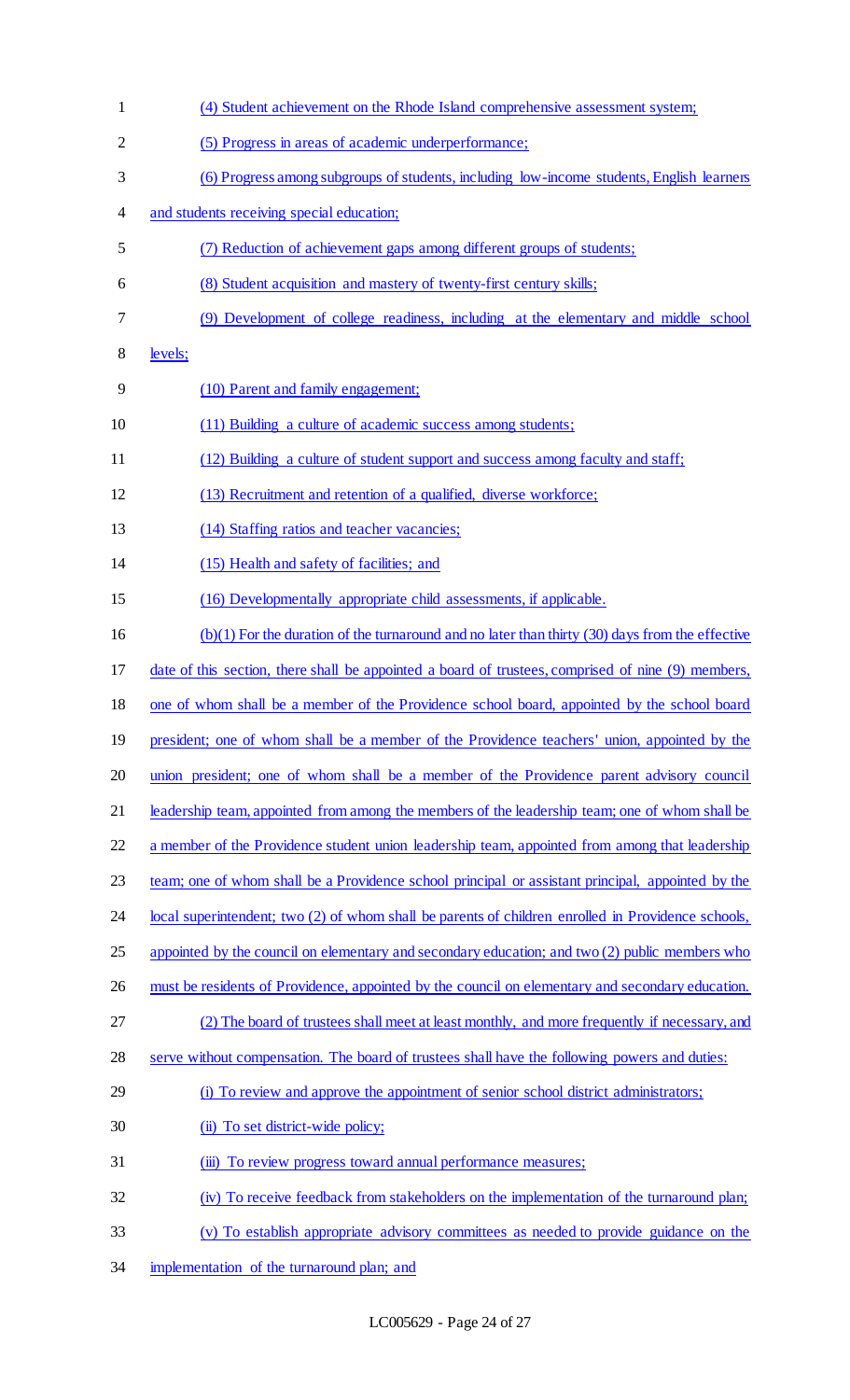- (vi) Any other duties delegated by the commissioner or council on elementary and
- secondary education.
- (c)(1) The order of reconstitution and control, issued October 15, 2019, shall be authorized for a period of not more than three (3) years from issuance. The commissioner and turnaround superintendent may jointly develop additional components of the turnaround plan and shall jointly develop annual goals for each component of the plan in a manner consistent with this section. The superintendent shall be responsible for meeting the goals of the turnaround plan.
- (2) The commissioner and superintendent shall provide a written report to the board of trustees at a minimum, on a quarterly basis to provide specific information about the progress being made on the implementation of the district's turnaround plan. One of the quarterly reports shall include progress toward annual measures, pursuant to this section.
- (3) The commissioner shall evaluate the performance of the superintendent on not less than an annual basis. The purpose of such evaluation shall be to assess the implementation of the turnaround plan and determine whether the district has met the annual goals contained in the turnaround plan. The evaluation shall be in writing and submitted to the council and the board of
- trustees no later than July 1 for the preceding school year.
- (4) If the commissioner determines that the district has met the annual performance goals
- stated in the turnaround plan, the evaluation shall be considered sufficient and the implementation
- 19 of the turnaround plan shall continue.
- (5) If the commissioner determines that the superintendent has not met one or more goals
- 21 in the plan and the failure to meet the goals may be corrected through reasonable modification of
- 22 the plan, the commissioner may amend the turnaround plan, with approval of the board of trustees.
- If the commissioner determines that the superintendent has substantially failed to meet multiple
- goals in the turnaround plan, the commissioner may terminate such superintendent.
- (d)(1) After the period of turnaround, there shall be a reevaluation of the district's status 26 under this section. The council on elementary and secondary education shall adopt regulations
- providing for:
- (i) The end of turnaround status; and
- (ii) The transfer of the operation of the school district from the Rhode Island department of education to the school committee and municipal control.
- The regulations shall include provisions to allow a district to retain measures adopted in a
- turnaround plan for a transitional period if, in the judgment of the commissioner, the measures
- would contribute to the continued improvement of the district. Such regulations shall also include
- provisions that clearly identify the conditions under which such a transitional period shall end and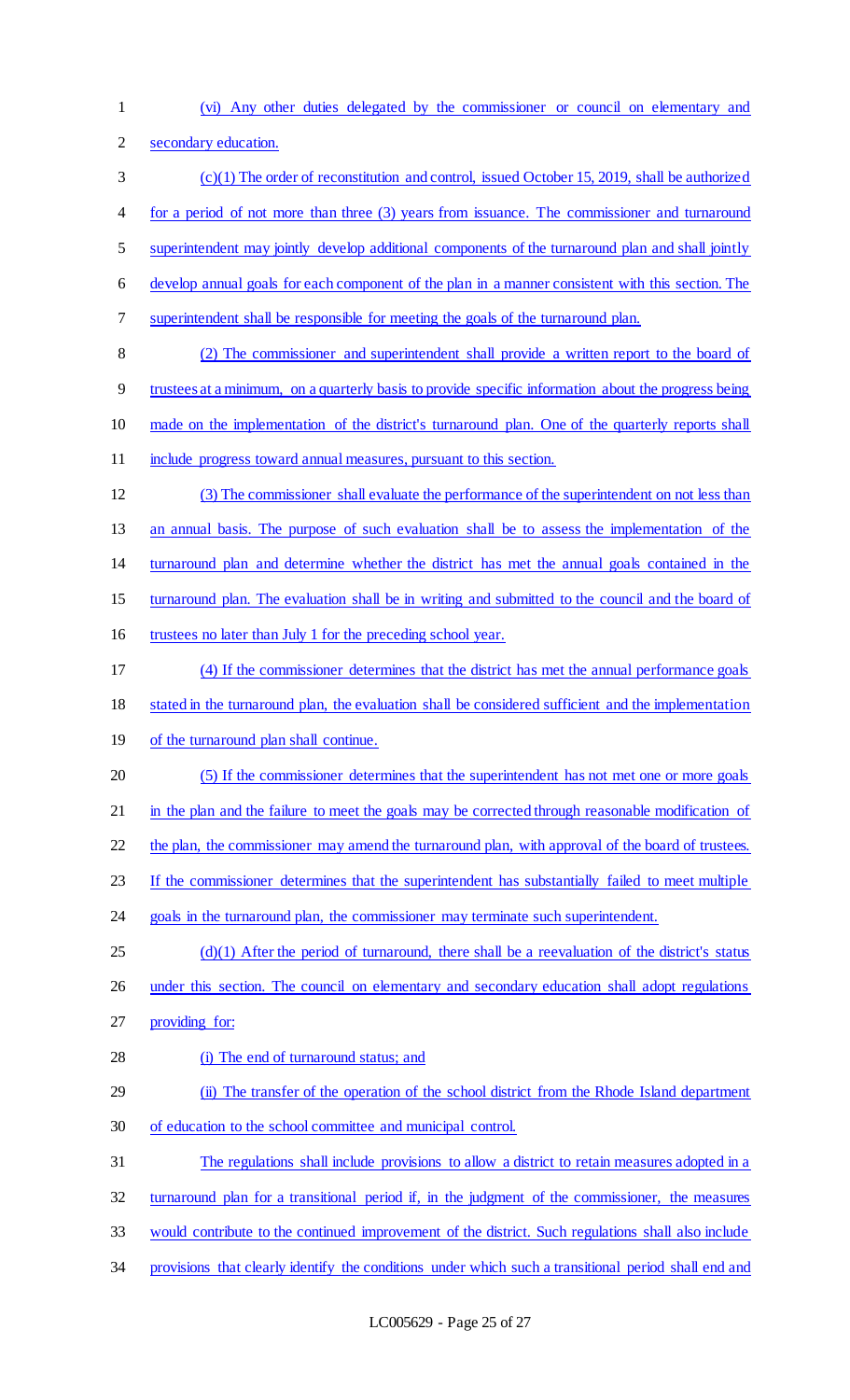- 1 the powers granted to the commissioner, board of trustees, and council under this section shall
- 2 cease to apply to the district.
- 3 (2) If, on the basis of the regulations adopted by the council pursuant to subsection  $(d)(1)$
- 4 of this section, a district has not improved sufficiently to remove the district from turnaround status,
- 5 the commissioner may:
- 6 (i) Jointly determine subsequent annual goals for each component of the turnaround plan
- 7 with the overseer and, with approval from the board of trustees, renew the turnaround plan for an
- 8 additional period of not more than three (3) years; or
- 9 (ii) Create a new turnaround plan, consistent with the requirements of this section.
- 10 SECTION 3. This act shall take effect upon passage.

#### ======== LC005629 ========